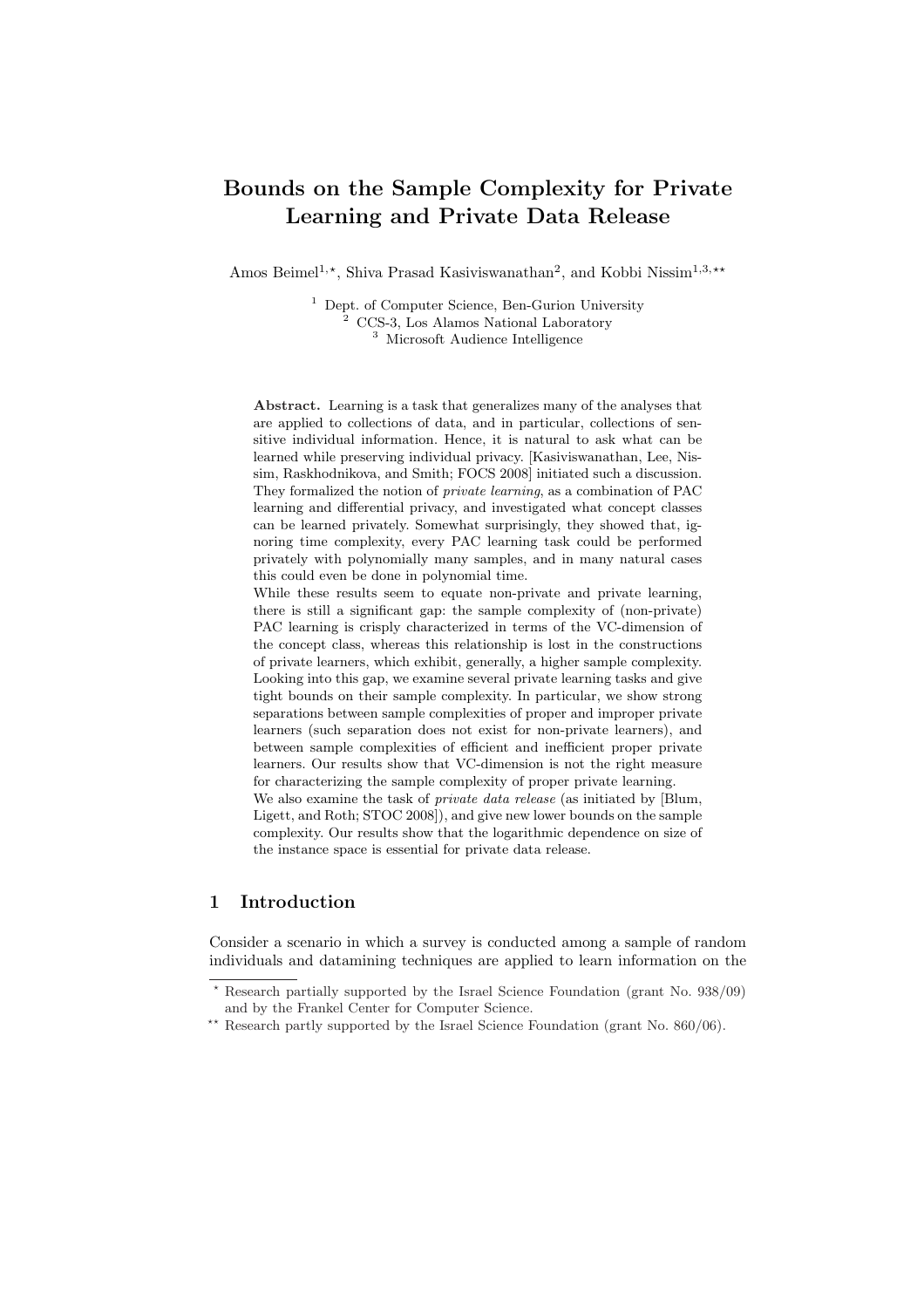entire population. If such information will disclose information on the individuals participating in the survey, then they will be reluctant to participate in the survey. To address this question, Kasiviswanathan et al. [10] introduced the notion of private learning. Informally, a private learner is required to output a hypothesis that gives accurate classification while protecting the privacy of the individual samples from which the hypothesis was obtained. The formal notion of a private learner is a combination of two qualitatively different notions. One is that of PAC learning [17], the other of differential privacy [7]. In PAC (probably approximately correct) learning, a collection of samples (labeled examples) is generalized into a hypothesis. It is assumed that the examples are generated by sampling from some (unknown) distribution  $D$  and are labeled according to an (unknown) concept c taken from some concept class  $\mathcal{C}$ . The learned hypothesis  $h$  should predict with high accuracy the labeling of examples taken from the distribution  $D$ , an *average-case* requirement. Differential privacy, on the other hand, is formulated as a worst-case requirement. It requires that the output of a learner should not be significantly affected if a particular example d is replaced with arbitrary  $d'$ , for all  $d$  and  $d'$ . This strong notion provides rigorous privacy guarantees even against attackers empowered with arbitrary side information [11].

Recent research on privacy has shown, somewhat surprisingly, that it is possible to design differentially private variants of many analyses (see [6] for a recent survey). In this line, the work of [10] demonstrated that private learning is generally feasible – any concept class that is PAC learnable can be learned privately (but not necessarily efficiently), by a "Private Occam's Razor" algorithm, with sample complexity that is logarithmic in the size of the hypothesis class. Furthermore, taking into account the earlier result of [2] (that all concept classes that can be efficiently learned in the *statistical queries* model can be learned privately and efficiently) and the efficient private parity learner of [10], we get that most "natural" computational learning tasks can be performed privately and efficiently (i.e., with polynomial resources). This is important as learning problems generalize many of the computations performed by analysts over collections of sensitive data.

The results of [2, 10] show that private learning is feasible in an extremely broad sense, and hence one can essentially equate learning and private learning. However, the costs of the private learners constructed in [2, 10] are generally higher than those of non-private ones by factors that depend not only on the privacy, accuracy, and confidence parameters of the private learner. In particular, the well-known relationship between the sampling complexity of PAC learners and the VC-dimension of the concept class (ignoring computational efficiency) [5] does not hold for the above constructions of private learners – as their sample complexity is proportional to the logarithm of the size of the concept class. Recall that the VC-dimension of a concept class is bounded by the logarithm of its size, and is significantly lower for many interesting concept classes, hence there may exist learning tasks for which "very practical" non-private learner exists, but any private learner is "impractical".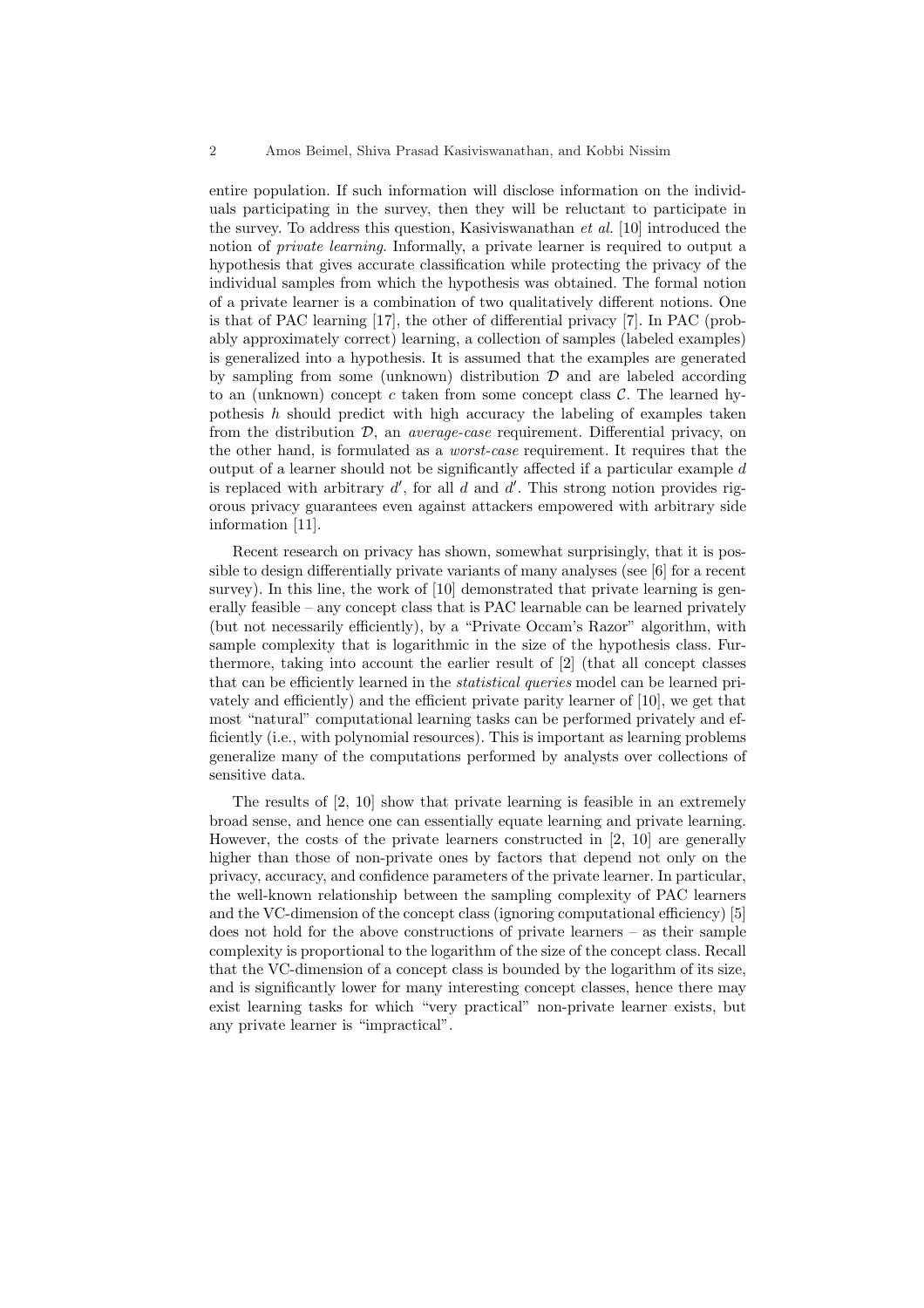The focus of this work is on a fine-grain examination of the differences in complexity between private and non-private learning. The hope is that such an examination will eventually lead to an understanding of which complexity measure is relevant for the sample complexity of private learning, similar to the well-understood relationship between the VC-dimension and sample complexity of PAC learning. Such an examination is interesting also for other tasks, and a second task we examine is that of releasing a sanitization of a data set that simultaneously protects privacy of individual contributors and offers utility to the data analyst. See the discussion in Section 1.1.

### 1.1 Our Contributions

We now give a brief account of our results. Throughout this rather informal discussion we will treat the accuracy, confidence, and privacy parameters as constants (a detailed analysis revealing the dependency on these parameters is presented in the technical sections). We use the term "efficient" for polynomial time computations.

Following standard computational learning terminology, we will call learners for a concept class  $\mathcal C$  that only output hypotheses in  $\mathcal C$  proper, and other learners improper. The original motivation in computational learning theory for this distinction is that there exist concept classes  $\mathcal C$  for which proper learning is computationally intractable [16], whereas it is possible to efficiently learn  $\mathcal C$ improperly [17]. As we will see below, the distinction between proper and improper learning is useful also when discussing private learning, and for more reasons than making intractable learning tasks tractable.

Proper and Improper Private Learning. It is instructive to look into the construction of the Private Occam's Razor algorithm of [10] and see why its sample complexity is proportional to the logarithm of the size of the hypothesis class used. The algorithm uses the exponential mechanism of McSherry and Talwar [14] to choose a hypothesis. The choice is probabilistic, where the probability mass that is assigned to each of the hypotheses decreases exponentially with the number of samples that are inconsistent with it. A union-bound argument is used in the claim that the construction actually yields a learner, and a sample size that is logarithmic in the size of the hypothesis class is needed for the argument to go through.

For our analyses in this paper, we consider a simple, but natural, class POINT<sub>d</sub> containing the concepts  $c_j : \{0,1\}^d \to \{0,1\}$  where  $c_j(x) = 1$  for  $x = j$ , and 0 otherwise. The VC-dimension of  $POLNT_d$  is one, and hence it can be learned (non-privately and efficiently, properly or improperly) with merely  $O(1)$  samples.

In sharp contrast, (when used for properly learning  $POINT<sub>d</sub>$ ) the Private Occam's Razor algorithm requires  $O(\log |PONT_d|) = O(d)$  samples – obtaining the largest possible gap in sample complexity when compared to non-private learners! Our first result is a matching lower bound. We prove that any proper private learner for  $POINT<sub>d</sub>$  must use  $\Omega(d)$  samples, therefore, answering negatively the question (from [10]) of whether proper private learners should exhibit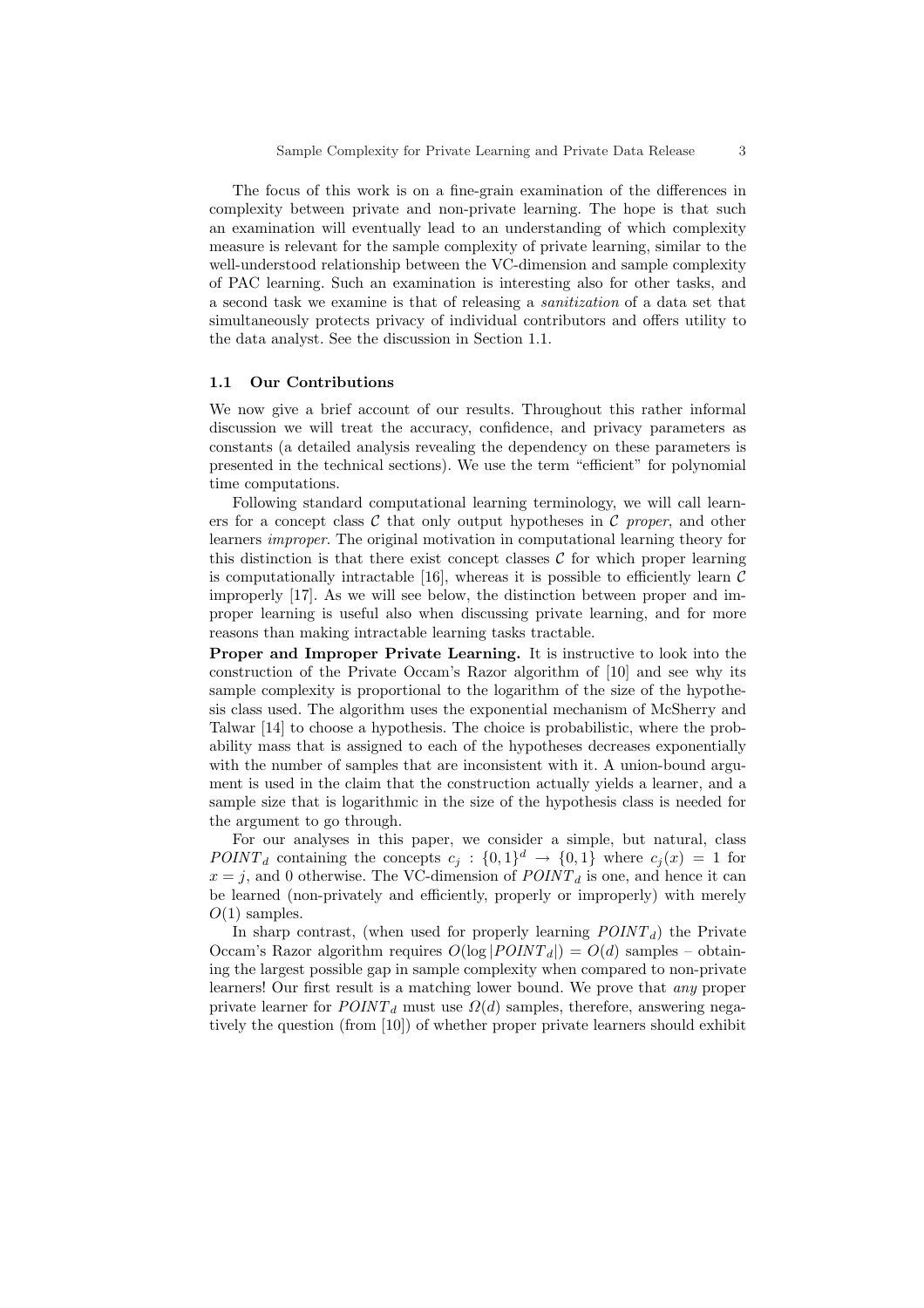sample complexity that is approximately the VC-dimension (or even a function of the VC-dimension) of the concept  $class<sup>4</sup>$ .

A natural way to improve on the sample complexity is to use the Private Occam's Razor to improperly learn  $POINT<sub>d</sub>$  with a smaller hypothesis class that is still expressive enough for  $POLNT_d$ , reducing the sample complexity to the logarithm of the smaller hypothesis class. We show that this indeed is possible, as there exists a hypothesis class of size  $O(d)$  that can be used for learning  $POINT<sub>d</sub>$  improperly, yielding an algorithm with sample complexity  $O(\log d)$ . Furthermore, this bound is tight, any hypothesis class for learning  $POINT<sub>d</sub>$ must contain  $\Omega(d)$  hypotheses. These bounds are interesting as they give a separation between proper and improper private learning – proper private learning of  $POINT<sub>d</sub>$  requires  $\Omega(d)$  samples, whereas  $POINT<sub>d</sub>$  can be improperly privately learned using  $O(\log d)$  samples. Note that such a combinatorial separation does not exist for non-private learning, as a VC-dimension number of samples are needed and sufficient for both proper and improper non-private learners. Furthermore, the  $\Omega(d)$  lower bound on the size of the hypothesis class maps a clear boundary to what can be achieved in terms of sample complexity using the Private Occam's Razor for  $POINT<sub>d</sub>$ . It might even suggest that any private learner for  $POINT<sub>d</sub>$  should use  $\Omega(\log d)$  samples.

It turns out, however, that the intuition expressed in the last sentence is at fault. We construct an efficient improper private learner for  $POLNT<sub>d</sub>$  that uses merely  $O(1)$  samples, hence establishing the strongest possible separation between proper and improper private learners. For the construction we extrapolate on a technique from the efficient private parity learner of [10]. The construction of [10] utilizes a natural non-private proper learner, and hence results in a proper private learner, whereas, due to the bounds mentioned above, we cannot use a proper learner for  $POINT<sub>d</sub>$ , and hence we construct an improper (rather unnatural) learner to base our construction upon. Our construction utilizes a double-exponential hypothesis class, and hence is inefficient (even outputting a hypothesis requires super-polynomial time). We use a simple compression using pseudorandom functions (akin to [15]) to make the algorithm efficient.

Efficient and Inefficient Proper Private Learning. We apply the above lower bound on the number of samples for proper private learning  $POINT<sub>d</sub>$  to show a separation in the sample size between efficient and inefficient proper private learning. Assuming the existence of pseudorandom generators with exponential stretch, we present a concept class  $\widehat{POINT}_d$  – a variant of  $POINT_d$ – such that every efficient proper private learner for this class requires  $\Omega(d)$ samples. In contrast, an inefficient proper private learner exists that uses only a super-logarithmic number of samples. This is the first example where requiring efficiency on top of privacy comes at a price of larger sample size.

The Sample Size of Non-Interactive Sanitization Mechanisms. Given a database containing a collection of individual information, a sanitization is

 $^4$  Our proof technique yields lower bounds not only on private learning  $\mathit{POINT}_d$  properly, but on private learning of any concept class  $C$  with various hypothesis classes that we call  $\alpha$ -minimal for  $\mathcal{C}$ .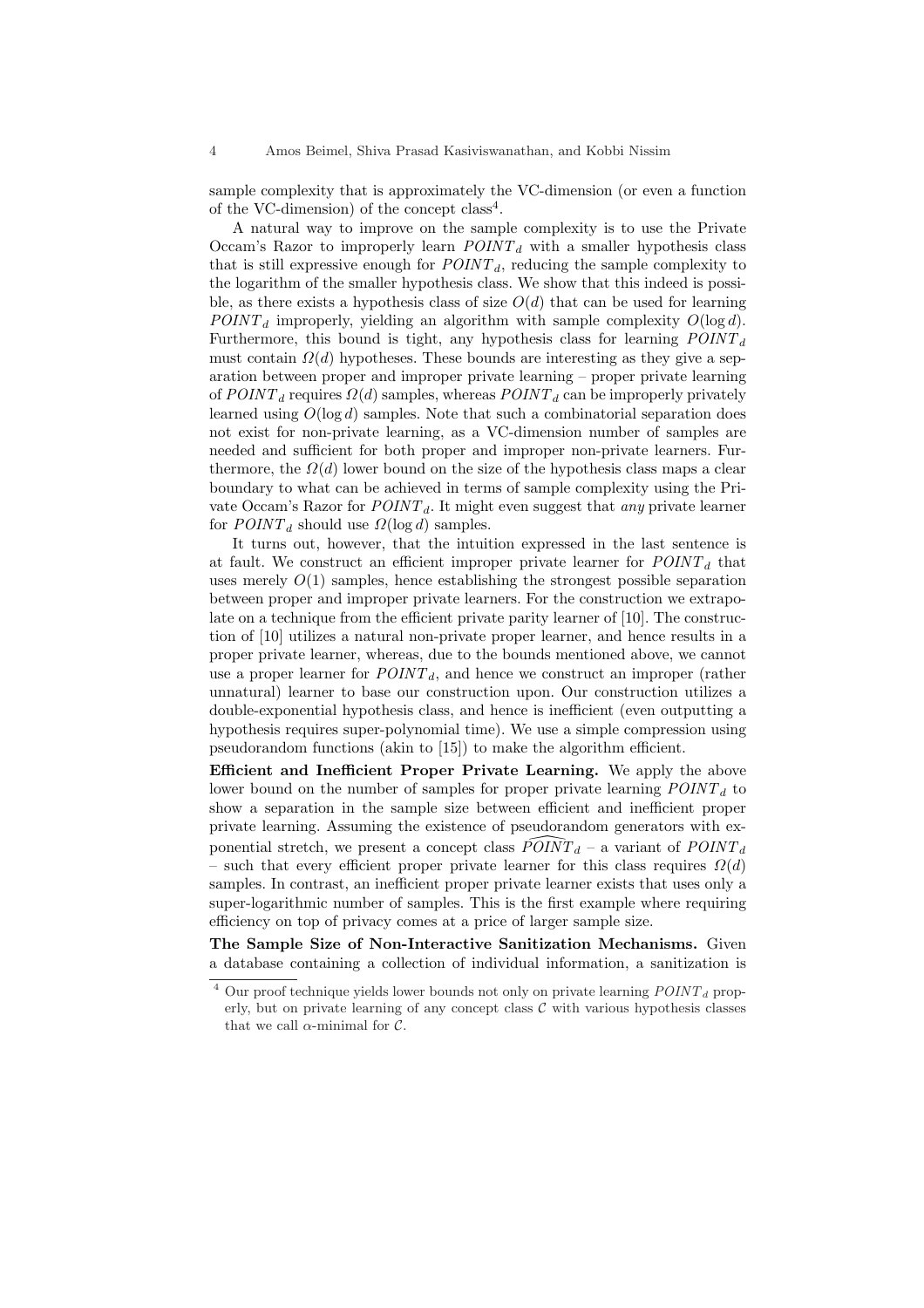a release that protects the privacy of the individual contributors while offering utility to the analyst using the database. The setting is non-interactive if once the sanitization is released the original database and the curator play no further role. Blum et al. [3] presented a construction of such non-interactive sanitizers for count queries. Let  $\mathcal C$  be a concept class consisting of efficiently computable predicates from a discretized domain X to  $\{0, 1\}$ . Given a collection D of data items taken from  $X$ , Blum *et al.* employ the exponential mechanism [14] to (inefficiently) obtain another collection  $D'$  with data items from X such that  $D'$ (inencently) obtain another conection D with data tiems from  $\Lambda$  such that D maintains approximately correct count of  $\sum_{d \in D} c(d)$  for all concepts  $c \in C$ . Also, they show that it suffices for D to have a size that is  $O(\log |X| \cdot VCDIM(C)).$ The database  $D'$  is referred to as a *synthetic* database as it contains data items drawn from the same universe (i.e., from  $X$ ) as the original database  $D$ .

We provide new lower bounds for non-interactive sanitization mechanisms. We show that for  $POINT<sub>d</sub>$  every non-interactive sanitization mechanism that is useful<sup>5</sup> for  $POLNT_d$  requires a database of  $\Omega(d)$  size. This lower bound is tight as the sanitization mechanism of Blum *et al.* for  $POINT<sub>d</sub>$  uses a database of  $O(d \cdot VCDIM(POINT_d)) = O(d)$  size. Our lower bound holds even if the sanitized output is an arbitrary data structure and not a synthetic database.

#### 1.2 Related Work

The notion of PAC learning was introduced by Valiant [17]. The notion of differential privacy was introduced by Dwork et al. [7]. Private learning was introduced in [10]. Beyond proving that (ignoring computation) every concept class can be PAC learned privately (see Theorem 2 below), they proved an equivalence between learning in the statistical queries model and private learning in the local communication model (aka randomized response). The general private data release mechanism we mentioned above was introduced in [3] along with a specific construction for halfspace queries. As we mentioned above, both [10] and [3] use the exponential mechanism of [14], a generic construction of differential private analyses, that (in general) does not yield efficient algorithms.

A recent work of Dwork et al. [8] considered the complexity of non-interactive sanitization under two settings: (a) sanitized output is a synthetic database, and (b) sanitized output is some arbitrary data structure. For the task of sanitizing with a synthetic database they show a separation between efficient and inefficient sanitization mechanisms based on whether the size of the instance space and the size of the concept class is polynomial in a (security) parameter or not. For the task of sanitizing with an arbitrary data structure they show a tight connection between the complexity of sanitization and traitor tracing schemes used in cryptography. They leave the problem of separating efficient private and inefficient private learning open.

It is well known that for all concept classes  $\mathcal{C}$ , every learner for  $\mathcal{C}$  requires  $\Omega(VCDIM(\mathcal{C}))$  samples [9]. This lower bound on the sample size also holds for

<sup>&</sup>lt;sup>5</sup> Informally, a mechanism is useful for a concept class if for every input, the output of the mechanism maintains approximately correct counts for all concepts in the concept class.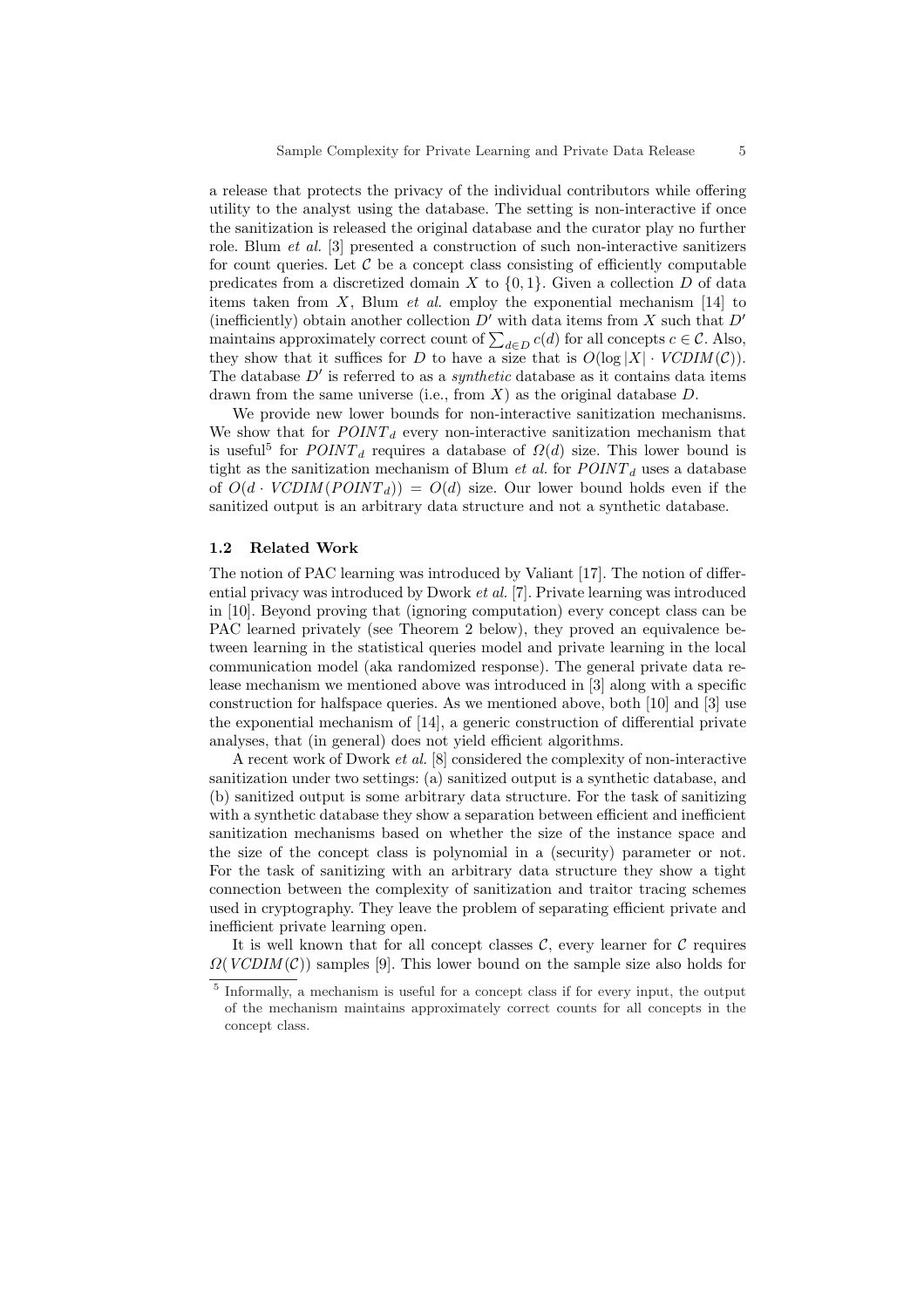6 Amos Beimel, Shiva Prasad Kasiviswanathan, and Kobbi Nissim

private learning. Blum, Ligett, and Roth [4] have recently extended this result to the setting of private data release. They show that for all concept classes  $\mathcal{C}$ , every non-interactive sanitization mechanism that is useful for  $\mathcal{C}$  requires  $\Omega(VCDIM(\mathcal{C}))$  samples. We show in Section 4 that this bound is not tight – there exists a concept class  $\mathcal C$  of constant VC-dimension such that every noninteractive sanitization mechanism that is useful for  $C$  requires a much larger sample size.

# 2 Preliminaries

*Notation.* We use [n] to denote the set  $\{1, 2, \ldots, n\}$ . The notation  $O_{\gamma}(q(n))$  is a shorthand for  $O(h(\gamma) \cdot g(n))$  for some non-negative function h. Similarly, the notation  $\Omega_{\gamma}(g(n))$ . We use negl( $\cdot$ ) to denote functions from  $\mathbb{R}^+$  to [0, 1] that decrease faster than any inverse polynomial.

### 2.1 Preliminaries from Privacy

A database is a vector  $D = (d_1, \ldots, d_m)$  over a domain X, where each entry  $d_i \in D$  represents information contributed by one individual. Databases D and  $D'$  are called *neighbors* if they differ in exactly one entry (i.e., the Hamming distance between D and  $D'$  is 1). An algorithm is private if neighboring databases induce nearby distributions on its outcomes. Formally:

Definition 1 (Differential Privacy [7]). A randomized algorithm  $A$  is  $\epsilon$ differentially private if for all neighboring databases  $D, D'$ , and for all sets  $S$ of outputs,

$$
\Pr[\mathcal{A}(D) \in \mathcal{S}] \le \exp(\epsilon) \cdot \Pr[\mathcal{A}(D') \in \mathcal{S}]. \tag{1}
$$

The probability is taken over the random coins of A.

An immediate consequence of Equation (1) is that for any two databases  $D, D'$ (not necessarily neighbors) of size m, and for all sets S of outputs,  $Pr[\mathcal{A}(D) \in$  $S \ge \exp(-\epsilon m) \cdot \Pr[\mathcal{A}(D') \in \mathcal{S}].$ 

#### 2.2 Preliminaries from Learning Theory

We consider Boolean classification problems. A concept is a function that labels examples taken from the domain X by the elements of the range  $\{0, 1\}$ . The domain X is understood to be an ensemble  $X = \{X_d\}_{d \in \mathbb{N}}$ . A concept class C is a set of concepts, considered as an ensemble  $\mathcal{C} = {\mathcal{C}_d}_{d \in \mathbb{N}}$  where  $\mathcal{C}_d$  is a class of concepts from  $\{0,1\}^d$  to  $\{0,1\}$ .

A concept class comes implicitly with a way to represent concepts and  $size(c)$ is the size of the (smallest) representation of  $c$  under the given representation scheme. Let  $\mathcal D$  be a distribution on  $X_d$ . PAC learning algorithms are designed assuming a promise that the examples are labeled consistently with some target concept  $c$  from a class  $C$ . Define,

$$
\operatorname{error}_{\mathcal{D}}(c, h) = \Pr_{x \sim \mathcal{D}}[h(x) \neq c(x)].
$$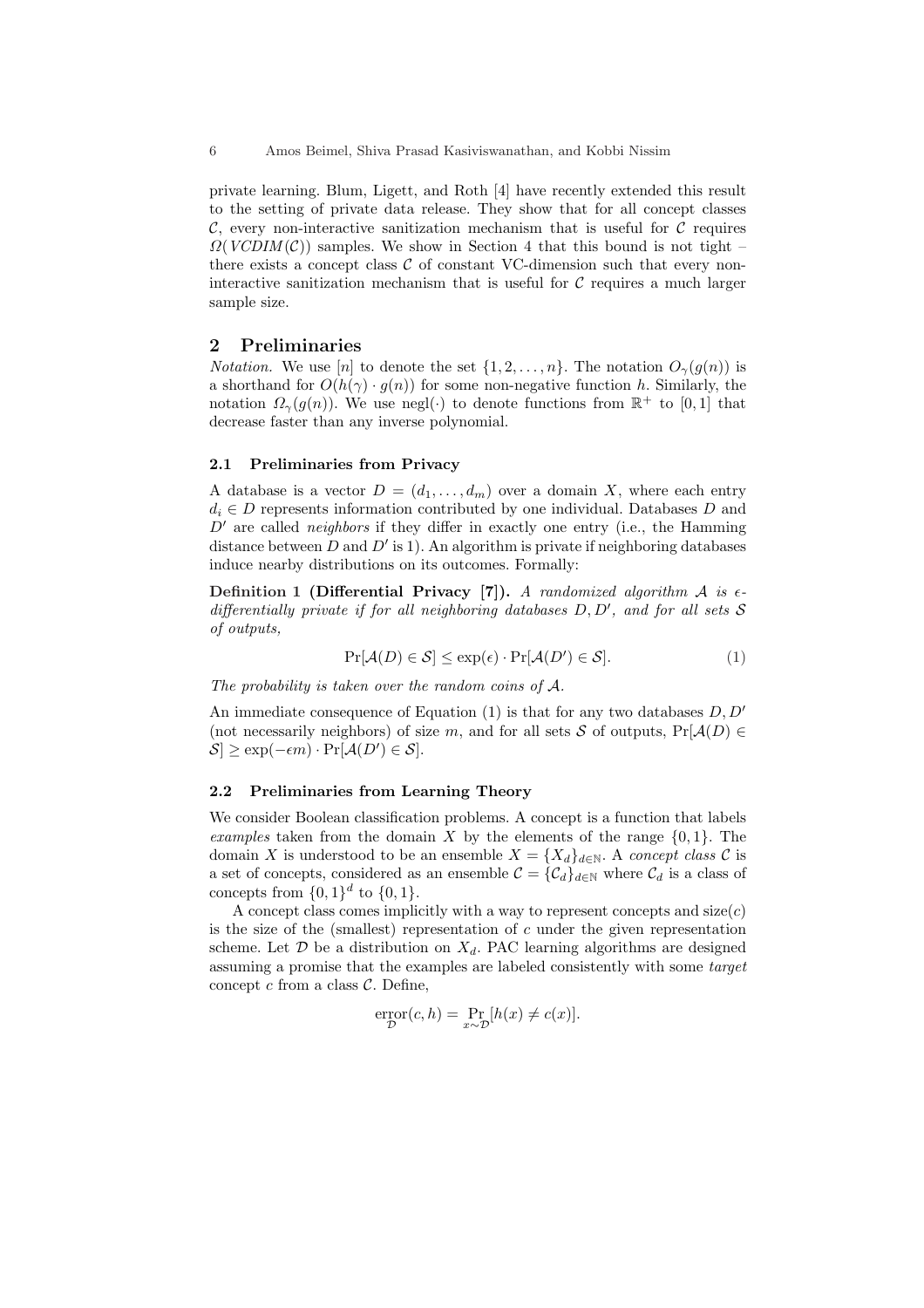Definition 2 (PAC Learning [17]). An algorithm A is an  $(\alpha, \beta)$ -PAC learner of a concept class  $\mathcal{C}_d$  over  $X_d$  using hypothesis class  $\mathcal{H}_d$  and sample size n if for all concepts  $c \in \mathcal{C}_d$ , all distributions  $\mathcal D$  on  $X_d$ , given an input  $D = (d_1, \dots, d_n)$ , where  $d_i = (x_i, c(x_i))$  and  $x_i$  are drawn i.i.d. from  $D$  for  $i \in [n]$ , algorithm A outputs a hypothesis  $h \in \mathcal{H}_d$  satisfying  $Pr[\text{error}_{\mathcal{D}}(c, h) \leq \alpha] \geq 1 - \beta$ . The probability is taken over the random choice of the examples D and the coin tosses of the learner.

An algorithm A, whose inputs are  $d, \alpha, \beta$ , and a set of samples (labeled examples) D, is a PAC learner of a concept class  $\mathcal{C} = {\mathcal{C}_d}_{d \in \mathbb{N}}$  over  $X = \{X_d\}_{d \in \mathbb{N}}$ using hypothesis class  $\mathcal{H}_d = {\mathcal{H}_d}_{d \in \mathbb{N}}$  if there exists a polynomial  $p(\cdot, \cdot, \cdot)$  such that for all  $d \in \mathbb{N}$  and  $0 < \alpha, \beta < 1$ , the algorithm  $\mathcal{A}(d, \alpha, \beta, \cdot)$  is an  $(\alpha, \beta)$ -PAC learner of the concept class  $C_d$  over  $X_d$  using hypothesis class  $\mathcal{H}_d$  and sample size  $n = p(d, \text{size}(c), 1/\alpha, \log(1/\beta))$ . If A runs in time polynomial in  $d$ , size(c),  $1/\alpha$ , log( $1/\beta$ ), we say that it is an efficient PAC learner. Also, the learner is called a proper PAC learner if  $H = C$ , otherwise it is called an improper PAC learner.

A concept class  $C = \{C_d\}_{d\in\mathbb{N}}$  over  $X = \{X_d\}_{d\in\mathbb{N}}$  is PAC learnable using hypothesis class  $\mathcal{H} = {\mathcal{H}_d}_{d \in \mathbb{N}}$  if there exists a PAC learner A learning C over X using hypothesis class  $H$ . If A is an efficient PAC learner, we say that C is efficiently PAC learnable.

It is well known that improper learning is more powerful than proper learning. For example, Pitt and Valiant [16] show that unless  $\mathbf{RP}=\mathbf{NP}, k$ -term DNF formulae are not learnable by  $k$ -term DNF, whereas it is possible to learn a  $k$ -term DNF using  $k$ -CNF [17]. For more background on learning theory, see, e.g., [13].

**Definition 3 (VC-Dimension [18]).** Let  $\mathcal{C} = \{C_d\}$  be a class of concepts over  $X = \{X_d\}$ . We say that  $\mathcal{C}_d$  shatters a point set  $Y \subset X_d$  if  $|\{c(Y) : c \in \mathcal{C}_d\}|$  $2^{|Y|}$ , *i.e.*, the concepts in  $\mathcal{C}_d$  when restricted to Y produce all the  $2^{|Y|}$  possible assignments on Y. the VC-dimension of  $\mathcal C$  is defined as the size of the maximum point set that is shattered by  $\mathcal{C}_d$ , as a function of d.

**Theorem 1 ([5]).** A concept class  $C = \{C_d\}$  over  $X = \{X_d\}$  is PAC learnable using C by a PAC learner A that uses  $O((VCDIM(\mathcal{C}_d) \cdot \log \frac{1}{\alpha} + \log \frac{1}{\beta})/\alpha)$  samples.

### 2.3 Private Learning

Definition 4 (Private PAC Learning [10]). Let  $d, \alpha, \beta$  be as in Definition 2 and  $\epsilon > 0$ . Concept class C is  $\epsilon$ -differentially privately PAC learnable using H if there exists an algorithm A that takes inputs  $\epsilon, d, \alpha, \beta, D$ , where n, the number of samples (labeled examples) in D is polynomial in  $1/\epsilon, d$ , size(c),  $1/\alpha$ ,  $\log(1/\beta)$ , and satisfies

PRIVACY. For all d and  $\epsilon, \alpha, \beta > 0$ , algorithm  $\mathcal{A}(\epsilon, d, \alpha, \beta, \cdot)$  is  $\epsilon$ -differentially private (Definition 1);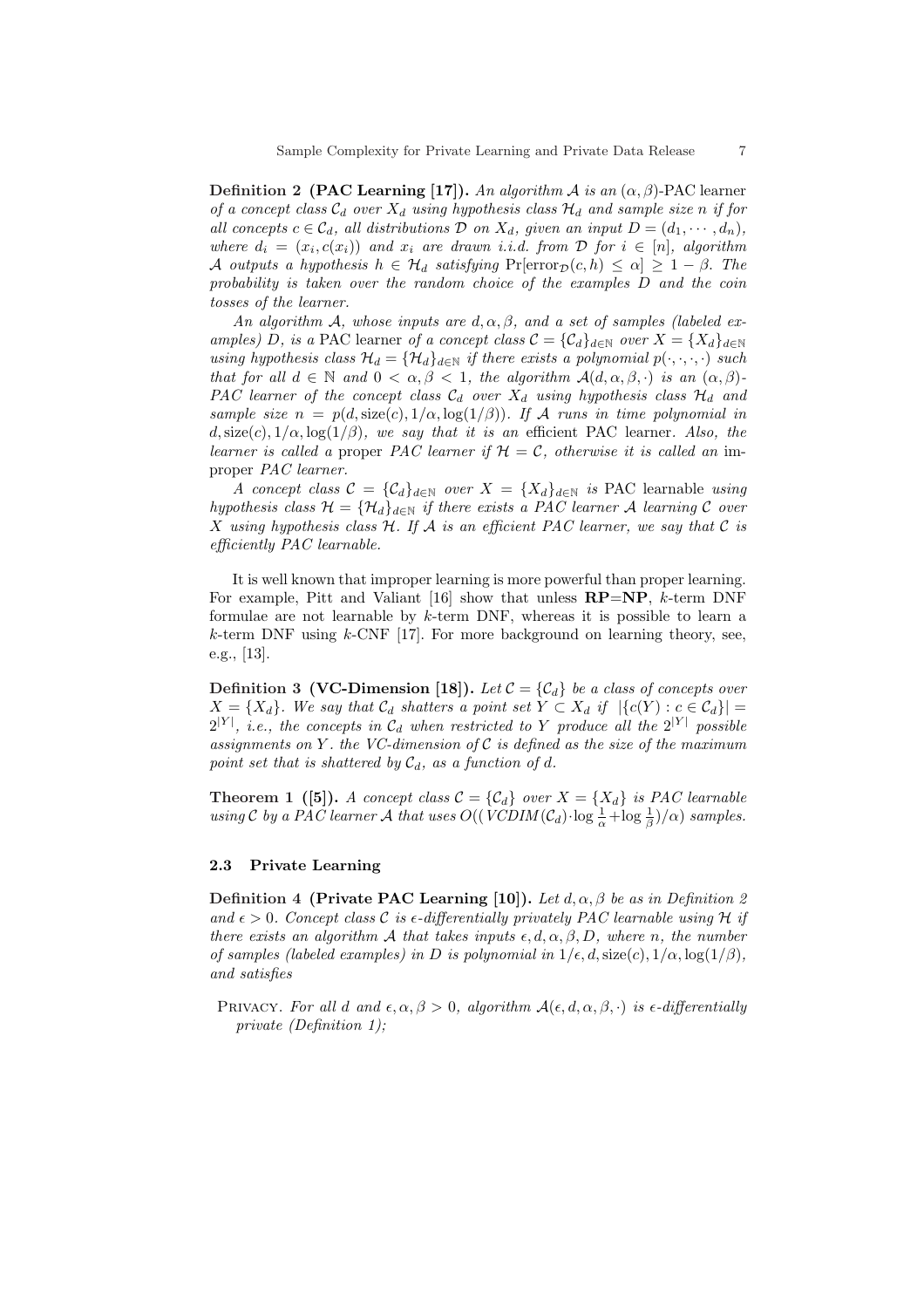8 Amos Beimel, Shiva Prasad Kasiviswanathan, and Kobbi Nissim

UTILITY. For all  $\epsilon > 0$ , algorithm  $\mathcal{A}(\epsilon, \cdot, \cdot, \cdot)$  PAC learns C using H (Definition 2).

A is an efficient private PAC learner if it runs in time polynomial in  $1/\epsilon$ , d, size(c),  $1/\alpha$ , log( $1/\beta$ ). Also, the private learner is called proper if  $\mathcal{H} = \mathcal{C}$ , otherwise it is called improper.

Remark 1. The privacy requirement in Definition 4 is a worst-case requirement. That is, Equation (1) must hold for every pair of neighboring databases  $D, D'$ (even if these databases are not consistent with any concept in  $C$ ). In contrast, the utility requirement is an average-case requirement, where we only require the learner to succeed with high probability over the distribution of the databases. This qualitative difference between the utility and privacy of private learners is crucial. A wrong assumption on how samples are formed that leads to a meaningless outcome can usually be replaced with a better one with very little harm. No such amendment is possible once privacy is lost due to a wrong assumption.

Note also that each entry  $d_i$  in a database  $D$  is a labeled example. That is, we protect the privacy of both the example and its label.

Observation 1. The computational separation between proper and improper learning also holds when we add the privacy constraint. That is unless  $\mathbf{RP}=\mathbf{NP}$ no proper private learner can learn k-term DNF, whereas there exists an efficient improper private learner that can learn  $k$ -term DNF using a  $k$ -CNF. The efficient  $k$ -term DNF learner of [17] uses statistical queries (SQ) [12] which can be simulated efficiently and privately as shown by [2, 10].

More generally, such a gap can be shown for any concept class that cannot be properly PAC learned, but can be efficiently learned (improperly) in the statistical queries model.

# 3 Learning vs. Private Learning

We begin by recalling the upper bound on the sample (database) size for private learning from [10]. The bound in [10] is for agnostic learning, and we restate it for (non-agnostic) PAC learning using the following notion of  $\alpha$ -representation:

**Definition 5.** We say that a hypothesis class  $\mathcal{H}_d$   $\alpha$ -represents a concept class  $\mathcal{C}_d$  over the domain  $X_d$  if for every  $c \in \mathcal{C}_d$  and every distribution  $\mathcal D$  on  $X_d$  there exists a hypothesis  $h \in \mathcal{H}_d$  such that  $\text{error}_{\mathcal{D}}(c, h) \leq \alpha$ .

Theorem 2 (Kasiviswanathan et al. [10], restated). Assume that there is a hypothesis class  $\mathcal{H}_d$  that  $\alpha$ -represents a concept class  $\mathcal{C}_d$ . Then, there exists a private PAC learner for  $C_d$  using  $H_d$  that uses  $O((\log |\mathcal{H}_d| + \log(1/\beta)) / (\epsilon \alpha))$ labeled examples, where  $\epsilon, \alpha$ , and  $\beta$  are parameters of the private learner. The learner might not be efficient.

In other words, using Theorem 2 the number of labeled examples required for learning a concept class  $C_d$  is logarithmic in the size of the smallest hypothesis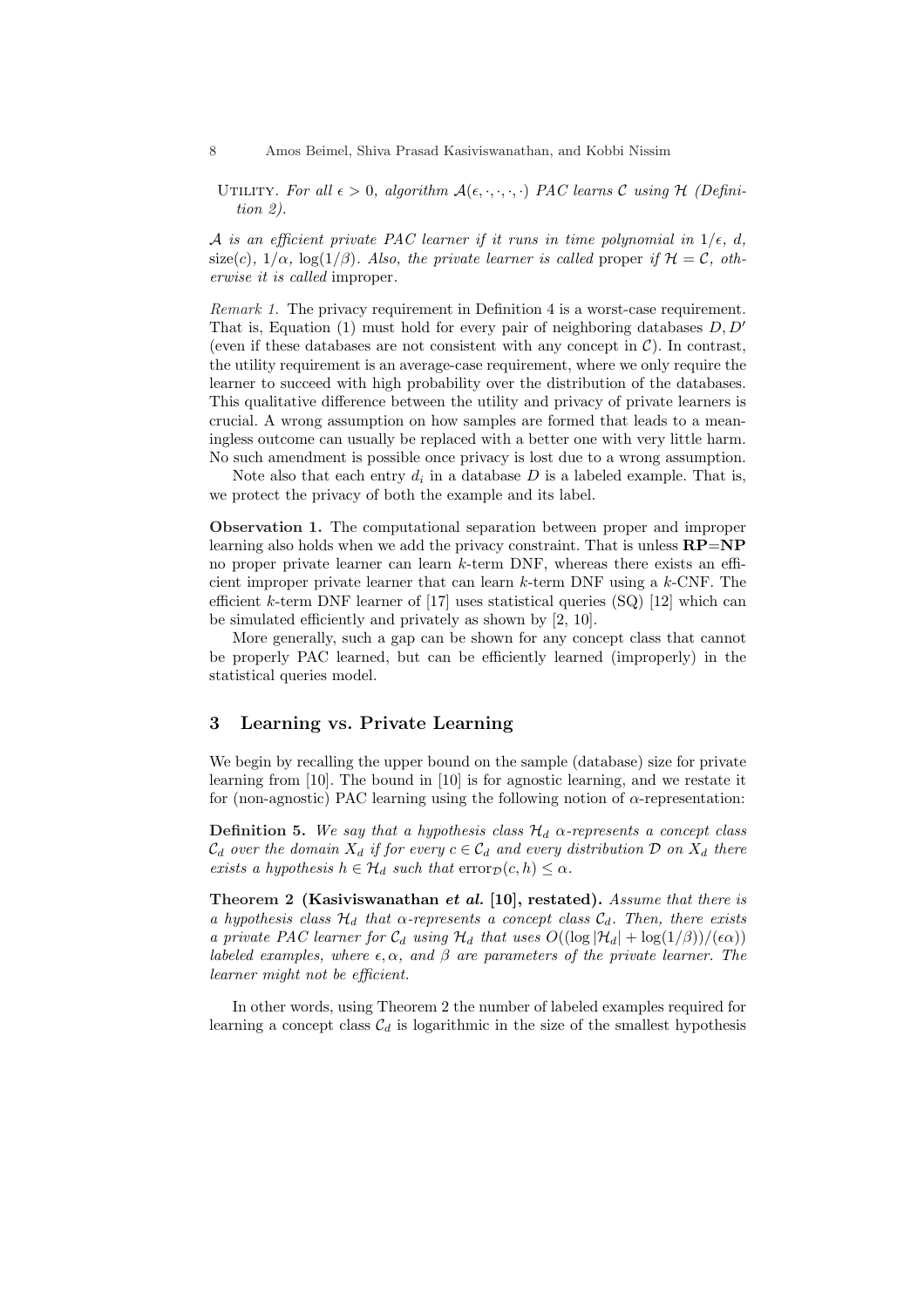class that  $\alpha$ -represents  $\mathcal{C}_d$ . For comparison, the number of labeled examples required for learning  $C_d$  non-privately is proportional to the VC-dimension of  $C_d$  [5, 9].

### 3.1 Separation Between Private and Non-private PAC Learning

Our first result shows that private learners may require many more samples than non-private ones. We consider a very simple concept class of VC-dimension one, and hence is (non-privately) properly learnable using  $O_{\alpha,\beta}(1)$  labeled examples. We prove that for any proper learner for this class the required number of labeled examples is at least logarithmic in the size of the concept class, matching Theorem 2.

Proving the lower bound, we show that a large collection of m-record databases  $D_1, \ldots, D_N$  exists, with the property that every PAC learner has to output a different hypothesis for each of these databases (recall that in our context a database is a collection of labeled examples, supposedly drawn from some distribution and labeled consistently with some target concept).

As any two databases  $D_a$  and  $D_b$  differ on at most m entries, a private learner must, because of the differential privacy requirement, output on input  $D_a$  the hypothesis that is accurate for  $D_b$  (and not accurate for  $D_a$ ) with probability at least  $(1 - \beta) \cdot \exp(-\epsilon m)$ . Since this holds for every pair of databases, unless m is large enough we get that the private learner's output on  $D_a$  is, with high probability, a hypothesis that is not accurate for  $D_a$ . We use the following notion of  $\alpha$ -minimality:

**Definition 6.** If  $\mathcal{H}_d$   $\alpha$ -represents  $\mathcal{C}_d$ , and every  $\mathcal{H}'_d \subsetneq \mathcal{H}_d$  does not  $\alpha$ -represent  $\mathcal{C}_d$ , then we say that  $\mathcal{H}_d$  is  $\alpha$ -minimal for  $\mathcal{C}_d$ .

**Theorem 3.** Let  $\mathcal{H}_d$  be an  $\alpha$ -minimal class for  $\mathcal{C}_d$ . Then any private PAC learner that learns  $\mathcal{C}_d$  using  $\mathcal{H}_d$  requires  $\Omega((\log |\mathcal{H}_d| + \log(1/\beta))/\epsilon)$  labeled examples.

*Proof.* Let  $\mathcal{C}_d$  be over the domain  $X_d$  and let  $\mathcal{H}_d$  be  $\alpha$ -minimal for  $\mathcal{C}_d$ . Since for every  $h \in \mathcal{H}_d$ ,  $\mathcal{H}_d \setminus \{h\}$  does not  $\alpha$ -represent  $\mathcal{C}_d$ , we get that there exists a concept  $c_h \in \mathcal{C}_d$  and a distribution  $\mathcal{D}_h$  on  $X_d$  such that on inputs drawn from  $\mathcal{D}_h$  labeled by  $c_h$ , every PAC learner (that learns  $\mathcal{C}_d$  using  $\mathcal{H}_d$ ) has to output h with probability at least  $1 - \beta$ .

Let A be a private learner that learns  $\mathcal{C}_d$  using  $\mathcal{H}_d$ , and suppose A uses m labeled examples. For every  $h \in \mathcal{H}_d$ , note that there exists a database  $D_h \in X_d^m$ on which A has to output h with probability at least  $1 - \beta$ . To see that, note that if A is run on m examples chosen i.i.d. from the distribution  $\mathcal{D}_h$  and labeled according to  $c_h$ , then A outputs h with probability at least  $1 - \beta$  (where the probability is over the sampling from  $\mathcal{D}_h$  and over the randomness of  $\mathcal{A}$ ). Hence, a collection of m labeled examples over which A outputs h with probability  $1-\beta$ exists, and  $D_h$  can be set to contain these m labeled examples.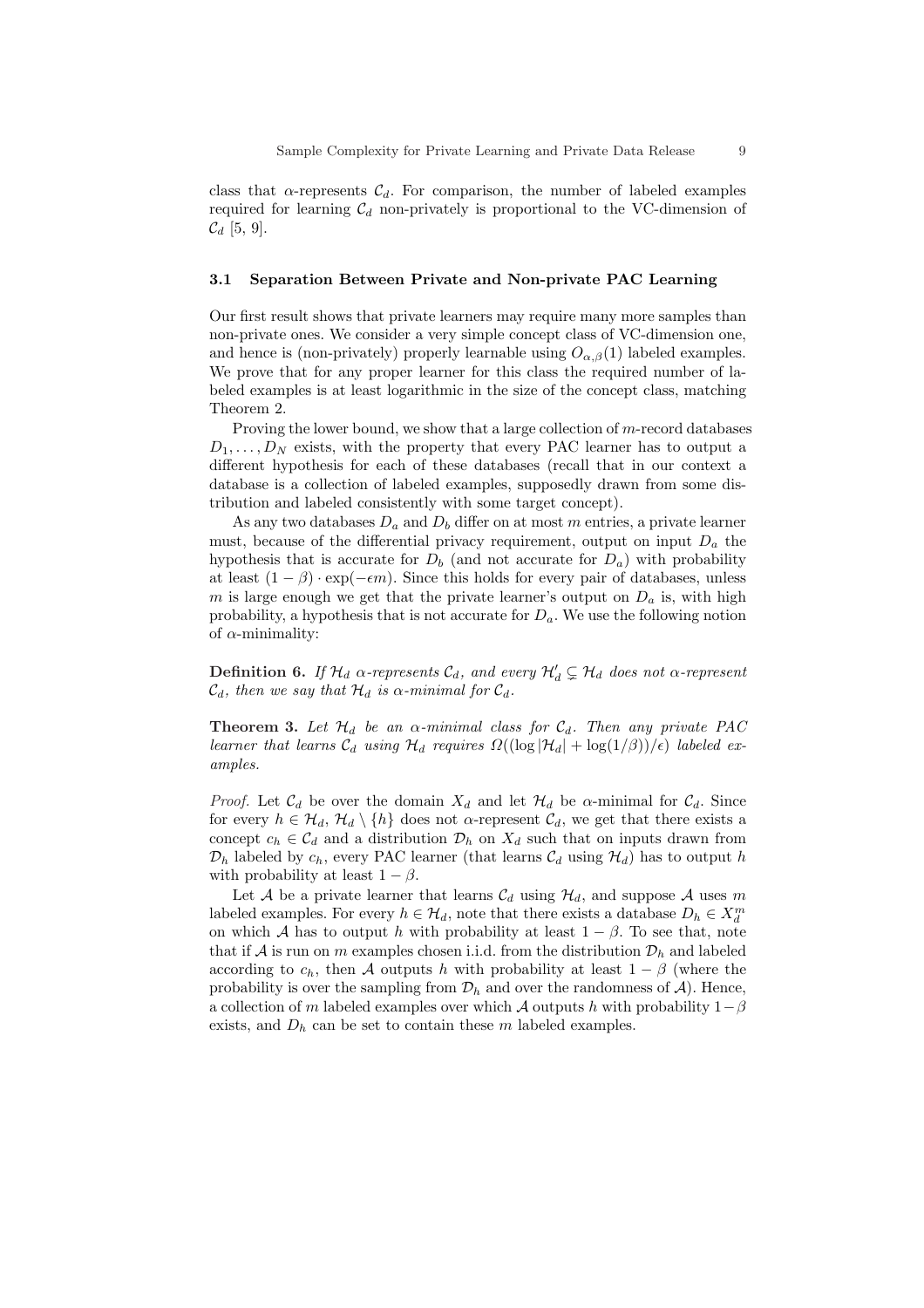Take  $h, h' \in \mathcal{H}_d$  such that  $h \neq h'$  and consider the two corresponding databases  $D_h$  and  $D_{h'}$  with m entries each. Clearly, they differ in at most m entries, and hence we get by differential privacy of  $A$  that

$$
Pr[\mathcal{A}(D_h) = h'] \ge \exp(-\epsilon m) \cdot Pr[\mathcal{A}(D_{h'}) = h'] \ge \exp(-\epsilon m) \cdot (1 - \beta).
$$

Since the above inequality holds for every pair of databases, we fix any  $h$  and get,

$$
Pr[\mathcal{A}(D_h) \neq h] = Pr[\mathcal{A}(D_h) \in \mathcal{H}_d \setminus \{h\}] = \sum_{h' \in \mathcal{H}_d \setminus \{h\}} Pr[\mathcal{A}(D_h) = h']
$$
  
 
$$
\geq (|\mathcal{H}_d| - 1) \cdot \exp(-\epsilon m) \cdot (1 - \beta).
$$

On the other hand, we chose  $D_h$  such that  $Pr[\mathcal{A}(D_h) = h] \geq 1 - \beta$ , equivalently,  $Pr[\mathcal{A}(D_h) \neq h] \leq \beta$ . We hence get that  $(|\mathcal{H}_d| - 1) \cdot \exp(-\epsilon m) \cdot (1 - \beta) \leq \beta$ . Solving the last inequality for m, we get  $m = \Omega((\log |\mathcal{H}_d| + \log(1/\beta))/\epsilon)$  as required.  $\Box$ 

Using Theorem 3, we now prove a lower bound on the number of labeled examples needed for proper private learning a specific concept class. Let  $T = 2^d$ and  $X_d = \{1, \ldots, T\}$ . Define the concept class  $POLNT_d$  to be the set of points over  $\{1, ..., T\}$ :

Definition 7 (Concept Class  $POINT_d$ ). For  $j \in [T]$  define  $c_j : [T] \rightarrow \{0,1\}$ as  $c_j(x) = 1$  if  $x = j$ , and  $c_j(x) = 0$  otherwise.  $\text{POINT}_d = \{c_j\}_{j \in [T]}$ .

We note that we use the set  $\{1, \ldots, T\}$  for notational convenience only. We never use the fact that the set elements are integer numbers.

#### **Proposition 1.** POINT<sub>d</sub> is  $\alpha$ -minimal for itself.

*Proof.* Clearly,  $POINT<sub>d</sub>$   $\alpha$ -represents itself. To show minimality, consider a subset  $\mathcal{H}'_d \subsetneq \text{POINT}_d$ , where  $c_i \notin \mathcal{H}'_d$ . Note that under the distribution  $\mathcal D$  that chooses *i* with probability one,  $error_{\mathcal{D}}(c_i, c_j) = 1$  for all  $j \neq i$ . Hence,  $\mathcal{H}'_d$  does not  $\alpha$ -represent  $\mathit{POINT}_d$ .

The VC-dimension of  $POLNT_d$  is one<sup>6</sup>. It is well known that a standard (non-private) proper learner uses approximately VC-dimension number of labeled examples to learn a concept class [5]. In contrast, we get that far more labeled examples are needed for any proper private learner for  $POLNT_d$ . The following corollary follows directly from Theorem 3 and Proposition 1:

Corollary 1. Every proper private PAC learner for  $POLNT_d$  requires  $\Omega((d +$  $log(1/\beta))/\epsilon$ ) labeled examples.

<sup>&</sup>lt;sup>6</sup> Note that every singleton  $\{j\}$  where  $j \in [T]$  is shattered by  $POLNT_d$  as  $c_j(j) = 1$ and  $c_{j'}(j) = 0$  for all  $j' \neq j$ . No set of two points  $\{j, j'\}$  is shattered by  $\text{POINT}_d$  as  $c_{j''}(j) = c_{j''}(j') = 1$  for no  $j'' \in [T]$ .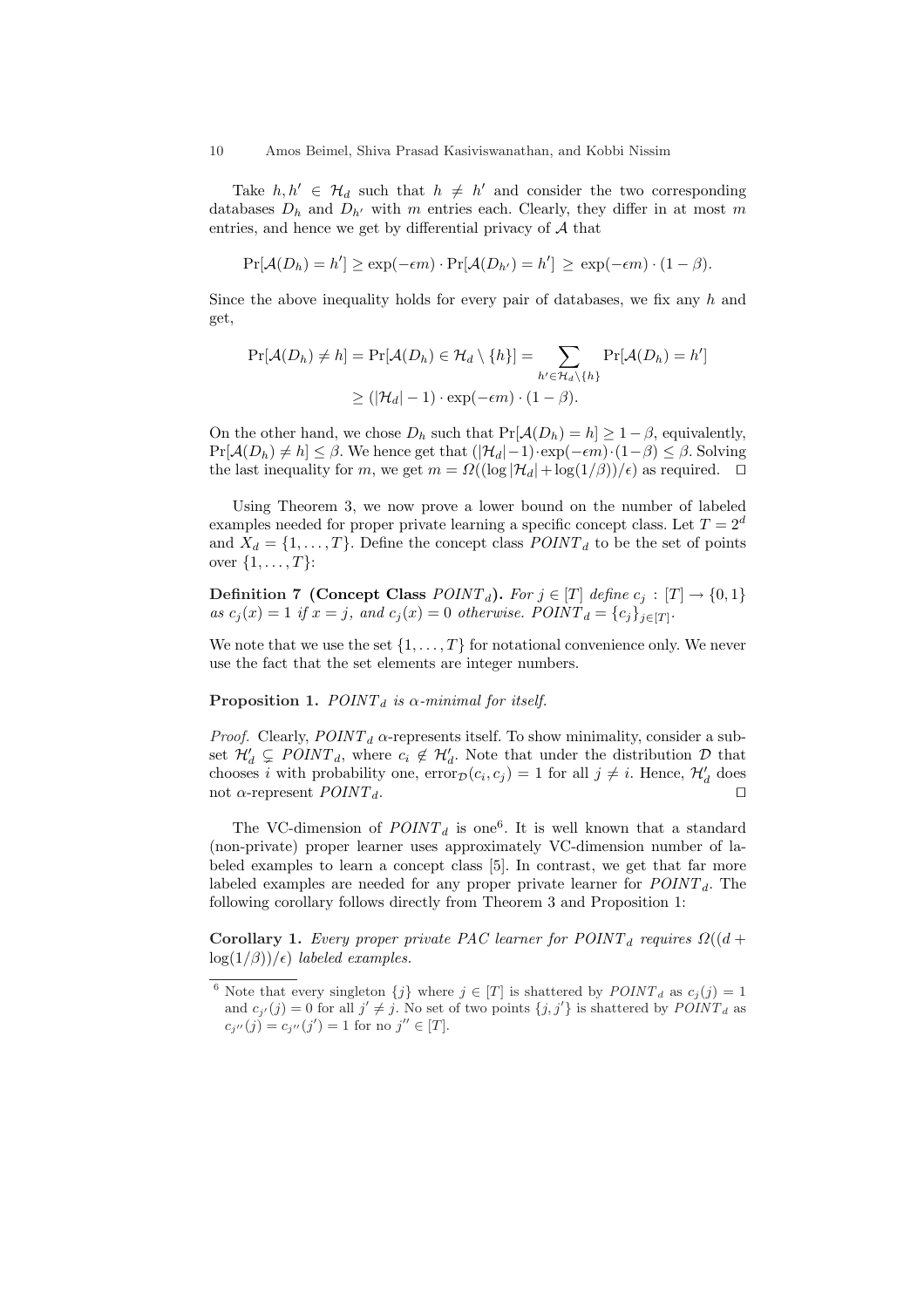*Remark 2.* We note that the lower bound for  $POINT<sub>d</sub>$  can be improved to  $\Omega((d+\epsilon)$  $\log(1/\beta)/(\epsilon \alpha)$  labeled examples, matching the upper bound from Theorem 2. Also, the proper learner for  $POINT_d$  from Theorem 2 can be made efficient. Details are deferred to the full version [1].

We conclude this section showing that every hypothesis class  $\mathcal H$  that  $\alpha$ represents  $POINT<sub>d</sub>$  should have at least d hypotheses. Therefore, if we use Theorem 2 to learn  $POINT<sub>d</sub>$  we need  $\Omega(\log d)$  labeled examples. At first sight, it may seem that the relationship between  $|\mathcal{H}|$  and the sample complexity is essential, and hence, the number of labeled examples needed for every private PAC learner for  $POLNT<sub>d</sub>$  is super-constant. However, this turns out not to be the case. In Section 3.2, we present a private learner for  $POINT<sub>d</sub>$  that uses  $O_{\alpha,\beta,\epsilon}(1)$  labeled examples. For this construction, we use techniques that are very different from those used in the proof of Theorem 2. In particular, our private learner uses a very large hypothesis class.

Lemma 1. Let  $\alpha < 1/2$ .  $|\mathcal{H}| \geq d$  for every hypothesis class H that  $\alpha$ -represents  $POINT_{d}$ .

*Proof.* Let  $H$  be a hypothesis class with  $|H|$  < d. Consider a table whose  $T =$  $2^d$  columns correspond to the possible  $2^d$  inputs  $1, \ldots, T$ , and whose |H| rows correspond to the hypothesis in  $H$ . The  $(i, j)$ th entry is 0 or 1 depending on whether the *i*th hypothesis gives 0 or 1 on input *j*. Since  $|\mathcal{H}| < d = \log T$ , at least two columns  $j \neq j'$  are identical. That is,  $h(j) = h(j')$  for every  $h \in \mathcal{H}$ . Consider the concept  $c_j \in \text{POINT}_d$  (defined as  $c_j(x) = 1$  if  $x = j$ , and 0 otherwise), and the distribution  $\mathcal D$  with probability mass  $1/2$  on both j and j'. We get that  $error_{\mathcal{D}}(c_i, h) \geq 1/2 > \alpha$  for all  $h \in \mathcal{H}$  (since any hypothesis either errs on j or on j'). Therefore,  $H$  does not  $\alpha$ -represent  $POINT_d$ .

# 3.2 Separation Between Proper and Improper Private PAC Learning

We now use  $POLNT<sub>d</sub>$  to show a separation between proper and improper private PAC learning. We show that  $POLNT_d$  can be privately (and efficiently) learned by an improper learner using  $O_{\alpha,\beta,\epsilon}(1)$  labeled examples. We begin by presenting a non-private improper PAC learner  $A_1$  for  $POLNT_d$  that succeeds with only constant probability. Roughly,  $A_1$  applies a simple proper learner for  $POLNT_d$ , and then modifies its outcome by adding random "noise". We then use sampling to convert  $A_1$  into a private learner  $A_2$ , and like  $A_1$  the probability that  $A_2$ succeeds in learning  $POINT<sub>d</sub>$  is only a constant. Later we amplify the success probability of  $A_2$  to get a private PAC learner. Both  $A_1$  and  $A_2$  are inefficient as they output hypotheses with exponential description length. However, using a pseudorandom function it is possible to compress the outputs of  $A_1$  and  $A_2$ , and hence achieve efficiency.

Algorithm  $A_1$ . Given labeled examples  $(x_1, y_1), \ldots, (x_m, y_m)$ , algorithm  $A_1$  performs the following: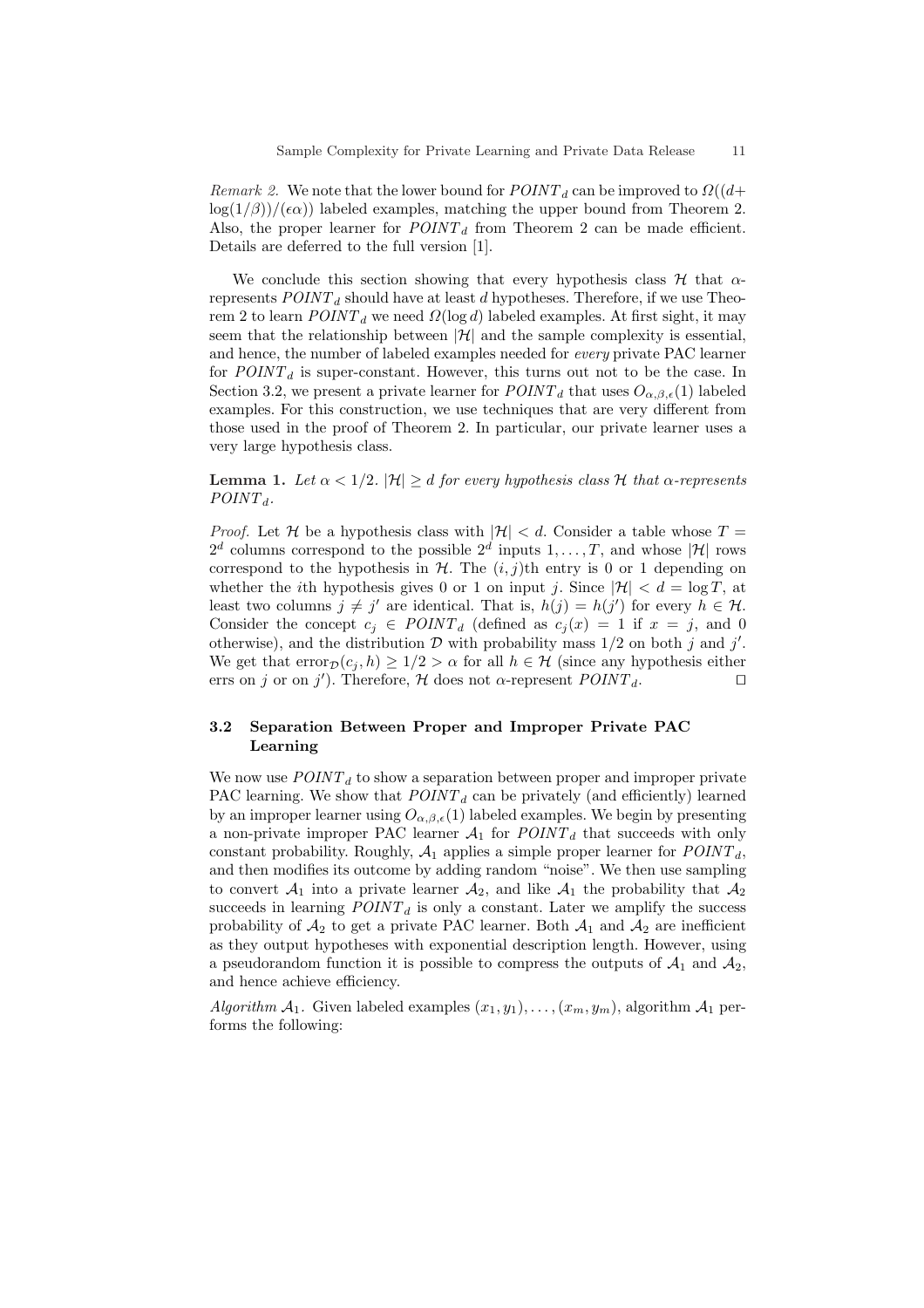- 1. If  $(x_1, y_1), \ldots, (x_m, y_m)$  are not consistent with any concept in  $POINT_d$ , return  $\perp$  (this happens only if  $x_i \neq x_j$  and  $y_i = y_j = 1$  for some  $i, j \in [m]$  or if  $x_i = x_j$  and  $y_i \neq y_j$ .
- 2. If  $y_i = 0$  for all  $i \in [m]$ , then let  $c = 0$  (the all zero hypothesis); otherwise, let c be the (unique) hypothesis from  $POINT<sub>d</sub>$  that is consistent with the m input labeled examples.
- 3. Modify c at random to get a hypothesis h by letting  $h(x) = c(x)$  with probability  $1 - \alpha/8$ , and  $h(x) = 1 - c(x)$  otherwise for all  $x \in [T]$ . Return h.

Let  $m = 2\ln(4)/\alpha$ . We next argue that if m examples are drawn i.i.d. according to a distribution  $D$  on  $[T]$ , and the examples are labeled consistently according to some  $c_j \in \text{POINT}_d$ , then  $\Pr[\text{error}_{\mathcal{D}}(c_j, c) > \alpha/2] \leq 1/4$ . If the examples are labeled consistently according to some  $c_j \neq \mathbf{0}$ , then  $c \neq c_j$  only if  $(j, 1)$  is not in the sample and in this case  $c = 0$ . If  $Pr_{x \sim \mathcal{D}}[x = j] \leq \alpha/2$  and  $(j, 1)$ is not in the sample, then  $c = 0$  and  $error_{\mathcal{D}}(c_i, 0) \leq \alpha/2$ . If  $Pr_{x \sim \mathcal{D}}[x = j] \leq \alpha/2$ and  $(j, 1)$  is in the sample, then  $c = c_j$  and  $error_{\mathcal{D}}(c_j, c) = 0$ . Otherwise if  $Pr_{x\sim\mathcal{D}}[x=j] > \alpha/2$ , the probability that all m examples are not  $(j,1)$  is at most  $(1 - \alpha/2)^m = ((1 - \alpha/2)^{2/\alpha})^{\ln 4} \le 1/4$ .

To see that  $A_1$  PAC learns  $POLNT_d$  (with accuracy  $\alpha$  and confidence 1/4) note that

$$
\mathbb{E}[\text{error}(c,h)] = \mathbb{E} \mathbb{E} \mathbb{E} [h(x) - c(x)] = \mathbb{E} \mathbb{E} [h(x) - c(x)] = \frac{\alpha}{8},
$$

and hence, using Markov's Inequality,  $Pr_h[error_{\mathcal{D}}(c, h) > \alpha/2] \leq 1/4$ . Combining this with  $Pr[\text{error}_{\mathcal{D}}(c_i, c) > \alpha/2] \leq 1/4$  and  $error_{\mathcal{D}}(c_i, h) \leq error_{\mathcal{D}}(c_i, c)$  + error $p(c, h)$ , implies that  $Pr[error_{\mathcal{D}}(c_i, h) > \alpha] \leq 1/2$ .

Algorithm  $A_2$ . We now modify learner  $A_1$  to get a private learner  $A_2$  (a similar idea was used in [10] for learning parity functions). Given labeled examples  $(x_1, y_1), \ldots, (x_{m'}, y_{m'})$ , algorithm  $\mathcal{A}_2$  performs the following:

- 1. With probability  $\alpha/8$ , return  $\perp$ .
- 2. Construct a set  $S \subseteq [m']$  by picking each element of  $[m']$  with probability  $p = \alpha/4$ . Run the non-private learner  $\mathcal{A}_1$  on the examples indexed by S.

We first show that, given  $m' = 8m/\alpha$  labeled examples,  $\mathcal{A}_2$  PAC learns  $POINT<sub>d</sub>$  with confidence  $\Theta(1)$ . Note that, by Chernoff bound,  $Pr[|S| \le m] \le$  $\exp(-m/4) = O_{\alpha}(1)$ . Therefore, we get that  $A_2$  PAC learns  $POINT_{d}$  with accuracy parameter  $\alpha' = \alpha$  and confidence parameter  $\beta' = 1/2 + \alpha/8 + \exp(-m/4) =$  $\Theta(1)$ . We now show that  $\mathcal{A}_2$  is  $\epsilon^*$ -differentially private with bounded  $\epsilon^*$ .

*Claim.* Algorithm  $A_2$  is  $\epsilon^*$ -differentially private, where  $\epsilon^* = \ln(4)$ .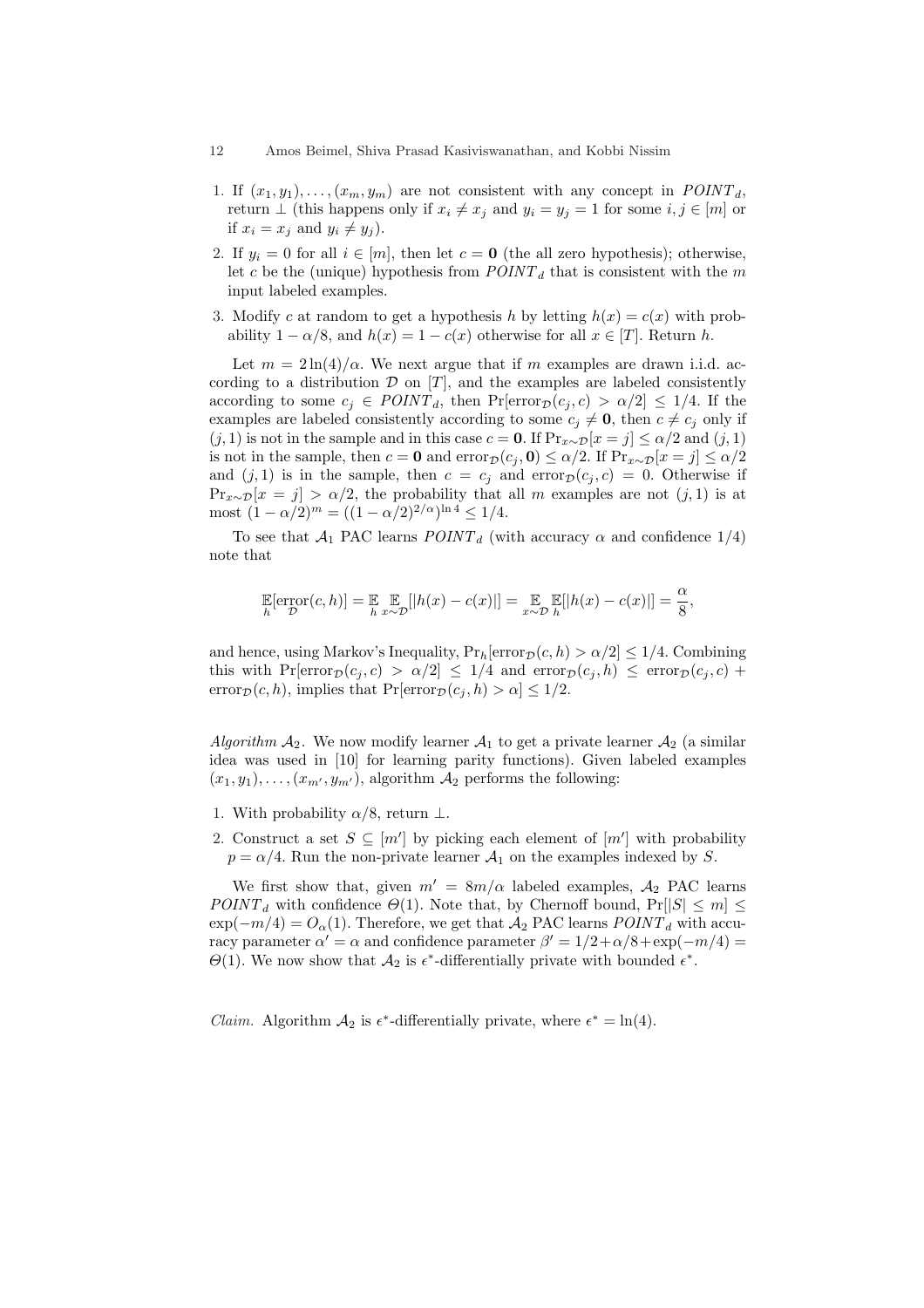*Proof.* Let  $D, D'$  be two neighboring databases, and assume that they differ on the *i*th entry. First let us analyze the probability of  $A_2$  outputting  $\perp$ :

$$
\frac{\Pr[A_2(D) = \perp]}{\Pr[A_2(D') = \perp]} = \frac{p \cdot \Pr[A_2(D) = \perp | i \in S] + (1 - p) \cdot \Pr[A_2(D) = \perp | i \notin S]}{p \cdot \Pr[A_2(D') = \perp | i \in S] + (1 - p) \cdot \Pr[A_2(D') = \perp | i \notin S]} \\
\leq \frac{p \cdot 1 + (1 - p) \cdot \Pr[A_2(D) = \perp | i \notin S]}{p \cdot 0 + (1 - p) \cdot \Pr[A_2(D') = \perp | i \notin S]} \\
= \frac{p}{(1 - p) \cdot \Pr[A_2(D') = \perp | i \notin S]} + 1 \leq \frac{8p}{\alpha(1 - p)} + 1,
$$

where the last equality follows noting that if  $i \notin S$  then  $\mathcal{A}_2$  is equally likely to output  $\perp$  on D and D', and the last inequality follows as  $\perp$  is returned with probability  $\alpha/8$  in Step 1 of Algorithm  $\mathcal{A}_2$ .

For the more interesting case, where  $A_2$  outputs a hypothesis  $h$ , we get:

$$
\frac{\Pr[\mathcal{A}_2(D) = h]}{\Pr[\mathcal{A}_2(D') = h]} = \frac{p \cdot \Pr[\mathcal{A}_2(D) = h | i \in S] + (1 - p) \cdot \Pr[\mathcal{A}_2(D) = h | i \notin S]}{p \cdot \Pr[\mathcal{A}_2(D') = h | i \in S] + (1 - p) \cdot \Pr[\mathcal{A}_2(D') = h | i \notin S]} \le \frac{p \cdot \Pr[\mathcal{A}_2(D) = h | i \in S] + (1 - p) \cdot \Pr[\mathcal{A}_2(D) = h | i \notin S]}{p \cdot 0 + (1 - p) \cdot \Pr[\mathcal{A}_2(D') = h | i \notin S]} = \frac{p}{1 - p} \cdot \frac{\Pr[\mathcal{A}_2(D) = h | i \in S]}{\Pr[\mathcal{A}_2(D) = h | i \notin S]} + 1,
$$

where the last equality uses the fact that if  $i \notin S$  then  $\mathcal{A}_2$  is equally likely to output h on  $D$  and  $D'$ . To conclude our proof, we need to bound the ratio of  $Pr[\mathcal{A}_2(D) = h \mid i \in S]$  to  $Pr[\mathcal{A}_2(D) = h \mid i \notin S].$ 

$$
\Pr[A_2(D) = h \mid i \in S]
$$
\n
$$
\Pr[A_2(D) = h \mid i \notin S]
$$
\n
$$
= \frac{\sum_{R \subseteq [m'] \setminus \{i\}} \Pr[A_2(D) = h \mid S = R \cup \{i\}] \cdot \Pr[A_2 \text{ selects } R \text{ from } [m'] \setminus \{i\}]}{\sum_{R \subseteq [m'] \setminus \{i\}} \Pr[A_2(D) = h \mid S = R] \cdot \Pr[A_2 \text{ selects } R \text{ from } [m'] \setminus \{i\}]}
$$
\n
$$
\leq \max_{R \subseteq [m'] \setminus \{i\}} \frac{\Pr[A_2(D) = h \mid S = R \cup \{i\}]}{\Pr[A_2(D) = h \mid S = R]}.
$$

Now, having or not having access to  $(x_i, y_i)$  can only affect the choice of  $h(x_i)$ , and since,  $A_1$  flips the output with probability  $\alpha/8$ , we get

$$
\max_{R \subseteq [m'] \setminus \{i\}} \frac{\Pr[\mathcal{A}_2(D) = h \mid S = R \cup \{i\}]}{\Pr[\mathcal{A}_2(D) = h \mid S = R]} \le \frac{1 - \alpha/8}{\alpha/8} \le \frac{8}{\alpha}.
$$

Putting everything together, we get

$$
\frac{\Pr[\mathcal{A}_2(D) = h]}{\Pr[\mathcal{A}_2(D') = h]} \le \frac{8p}{\alpha(1-p)} + 1 = \frac{8}{(4-\alpha)} + 1 < 3 + 1 = e^{\epsilon^*}.
$$

We can reduce  $\epsilon^*$  to any desired  $\epsilon$  using the following simple lemma (implicit in  $[10]$ , see proof in  $[1]$ :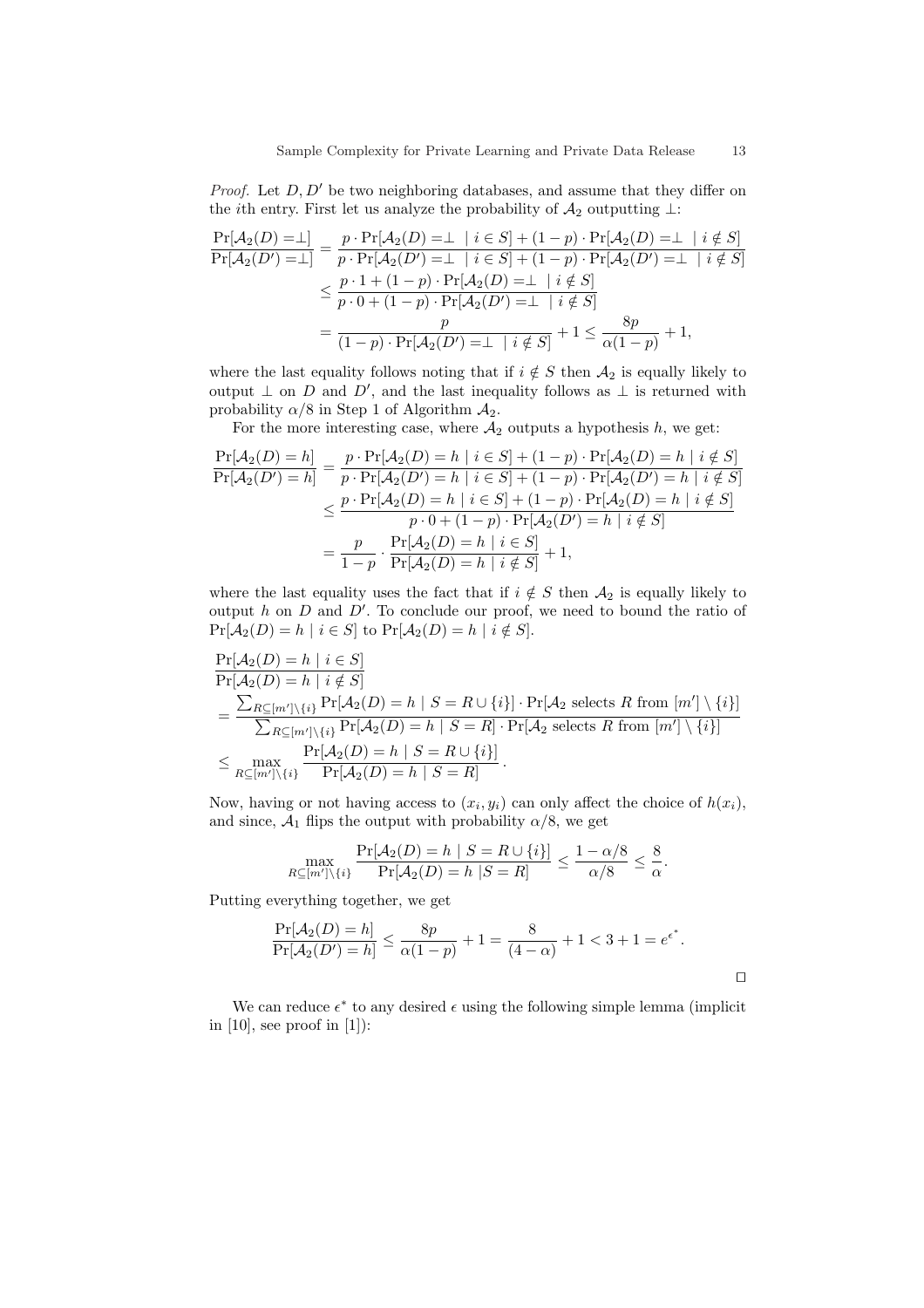**Lemma 2.** Let  $A$  be an  $\epsilon^*$ -differentially private algorithm. Construct an algorithm B that on input a database  $D = (d_1, \ldots, d_n)$  constructs a new database  $D_s$  whose ith entry is  $d_i$  with probability  $f(\epsilon, \epsilon^*) = (\exp(\epsilon) - 1)/(\exp(\epsilon^*) +$  $\exp(\epsilon) - \exp(\epsilon - \epsilon^*) - 1$  and  $\perp$  otherwise, and then runs A on  $D_s$ . Then, B is  $\epsilon$ -differentially private.

It is clearly possible to incorporate the sampling in the lemma directly in Step 2 of  $\mathcal{A}_2$  (note that for small  $\epsilon$ ,  $f(\epsilon, \epsilon^*) \approx \epsilon/(\exp(\epsilon^*)-1)$ ). We get that the number of labeled examples required to get a private learner with confidence parameter  $\Theta(1)$  is  $O_{\alpha,\epsilon}(1)$ . The confidence parameter of the learner can be boosted privately from  $\Theta(1)$  to any value  $\beta > 0$  as explained in [10]. In doing this boosting, the number of labeled examples required for the learner increases by a factor of  $O(\log(1/\beta))$ . Therefore, we get that a sample size that is polynomial in  $1/\epsilon$ ,  $1/\alpha$ , and  $\log(1/\beta)$  is sufficient to learn  $POLNT_d$  improperly with privacy parameter  $\epsilon$ , accuracy parameter  $\alpha$ , and confidence parameter  $\beta$ .

Making the Learner Efficient. Recall that the outcome of  $A_1$  (hence  $A_2$ ) is an exponentially long description of a hypothesis. We now complete our construction by compressing this description using a pseudorandom function. We use a slightly non-standard definition of (non-uniform) pseudorandom functions from binary strings of size  $d$  to bits; these pseudorandom functions can be easily constructed given regular pseudorandom functions.

**Definition 8.** Let  $F = \{F_d\}_{d \in \mathbb{N}}$  be a function ensemble, where for every d,  $F_d$ is a set of functions from  $\{0,1\}^d$  to  $\{0,1\}$ . We say that the function ensemble F is q-biased pseudorandom if for every family of polynomial-size circuits with oracle access  ${C_d}_{d \in \mathbb{N}}$ , every polynomial  $p(\cdot)$ , and all sufficiently large d's,

$$
|\Pr[C_d^f(1^d) = 1] - \Pr[C_d^{H_d^q}(1^d) = 1]| < \frac{1}{p(d)},
$$

where f is chosen at random from  $F_d$  and  $H_d^q: \{0,1\}^d \to \{0,1\}$  is a function and the value  $H_d^q(x)$  for  $x \in \{0,1\}^d$  are selected i.i.d. to be 1 with probability q and 0 otherwise. The probabilities are taken over the random choice of  $H_d^q$ , and  $f$ .

For convenience, for  $d \in \mathbb{N}$ , we consider  $F_d$  as a set of functions from  $\{1,\ldots,T\}$  to  $\{0,1\}$ , where  $T=2^d$ . We set  $q=\alpha\beta/4$  in the above definition. Using an  $\alpha\beta/4$ -biased pseudorandom function ensemble F, we change Step 3 of algorithm  $A_1$  as follows:

3'. If  $c = 0$ , let h be a random function from  $F<sub>d</sub>$ . Otherwise (i.e.,  $c = c<sub>i</sub>$  for some  $j \in [T]$ , let h be a random function from  $F_d$  subject to  $h(j) = 1$ . Return h.

Call the resulting modified algorithm  $A_3$ . We next show that  $A_3$  is a PAC learner. Note that the exists a negligible function negl such that for large enough  $d$ ,  $|\Pr[h(x) = 1|h(j) = 1] - \alpha\beta/4| \leq \text{negl}(d)$  for every  $x \in \{1, ..., T\}$  (as otherwise,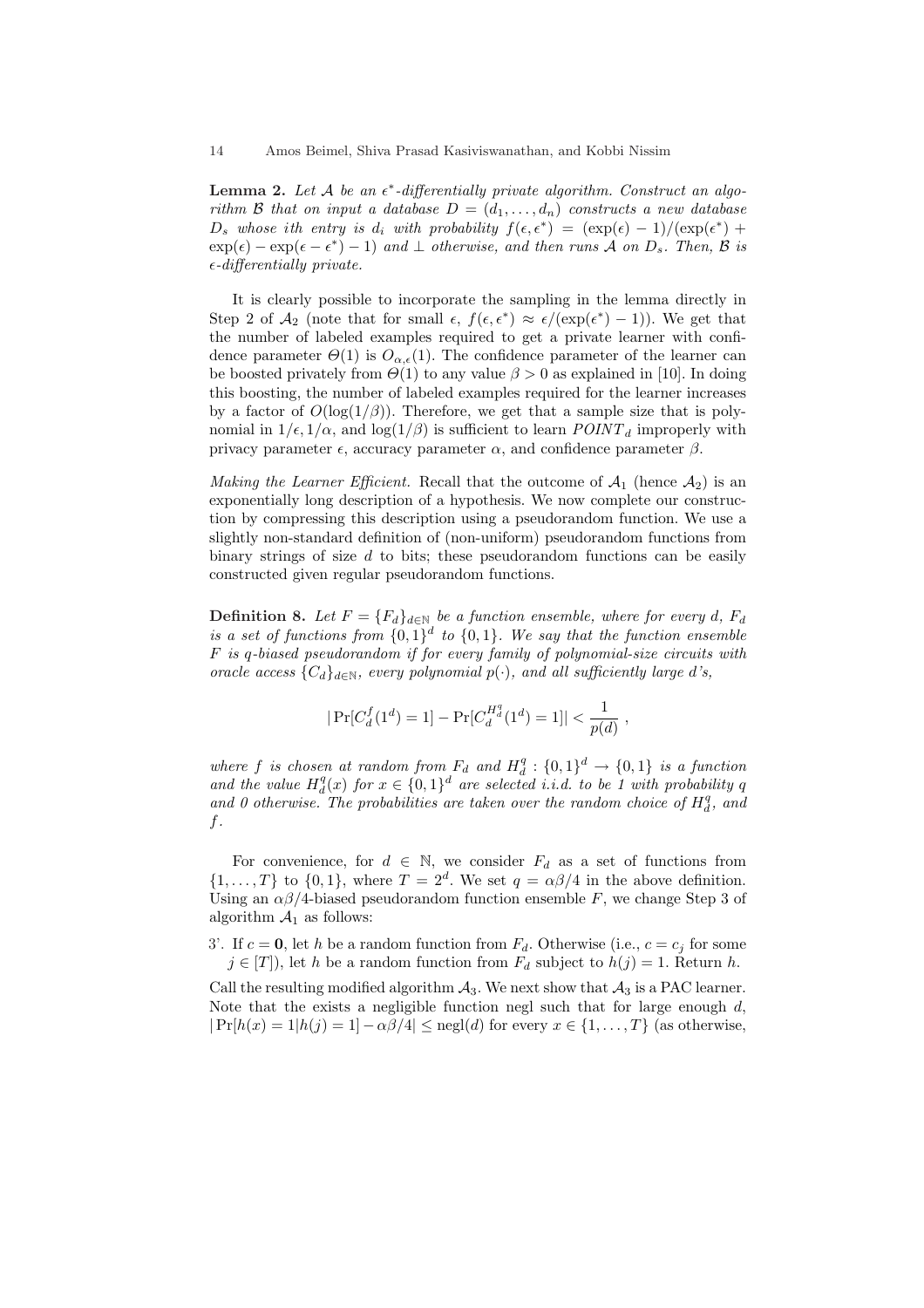we get a non-uniform distinguisher for the ensemble  $F$ ). Thus,

$$
\mathbb{E}_{h \in F_d}[\text{error}(c, h)] = \mathbb{E}_{h \in F_d} \mathbb{E}_{x \sim \mathcal{D}}[h(x) - c(x)]
$$
\n
$$
\leq \mathbb{E}_{h \in F_d} \mathbb{E}_{x \sim \mathcal{D}}[h(x)] = \mathbb{E}_{x \sim \mathcal{D}} \mathbb{E}_{h \in F_d}[h(x)] \leq \frac{\alpha \beta}{4} + \text{negl}(d).
$$

The first inequality follows as for all  $x \in [T]$ ,  $h(x) \ge c(x)$  by our restriction on the choice of h. Thus, by the same arguments as for  $A_1$ , Algorithm  $A_3$  is a PAC learner.

We next modify algorithm  $A_2$  by executing the learner  $A_3$  instead of the learner  $A_1$ . Call the resulting modified algorithm  $A_4$ . To see that algorithm  $A_4$ preserves differential privacy it suffices to give a bound on Equation (2). By comparing the case where  $S = R$  with  $S = R \cup \{i\}$ , we get that the probability for a hypothesis h can increase only if  $c = 0$  when  $S = R$ , and  $c = c_{y_i}$  when  $S = R \cup \{i\}$ . Therefore,

$$
\max_{R\subseteq[m']\backslash\{i\}}\ \frac{\Pr[\mathcal{A}_4(D)=h\mid S=R\cup\{i\}]}{\Pr[\mathcal{A}_4(D)=h\mid S=R]} \leq \frac{1}{(\alpha\beta/4)-\mathrm{negl}(d)} \leq \frac{1}{(\alpha\beta/8)}=\frac{8}{\alpha\beta}.
$$

**Theorem 4.** There exists an efficient improper private PAC learner for  $POINT<sub>d</sub>$ that uses  $O_{\alpha,\beta,\epsilon}(1)$  labeled examples, where  $\epsilon,\alpha$ , and  $\beta$  are parameters of the private learner.

# 3.3 Separation Between Efficient and Inefficient Proper Private PAC Learning

In this section, we use the sample size lower bound for proper private learning  $POINT<sub>d</sub>$  to obtain a separation between efficient and inefficient proper private PAC learning. Let  $U_r$  represent a uniformly random string from  $\{0,1\}^r$ . Let  $\ell(d) : \mathbb{N} \to \mathbb{N}$  be a function and  $G = \{G_d\}_{d\in\mathbb{N}}$  be a deterministic algorithm such that on input from  $\{0,1\}^{\ell(d)}$  it returns an output from  $\{0,1\}^d$ . Informally, we say that G is pseudorandom generator if on  $\ell(d)$  truly random bits it outputs d bits that are indistinguishable from  $d$  random bits. Formally, for every probabilistic polynomial time algorithm  $\beta$  there exists a negligible function negl(d) (i.e., a function that is asymptotically smaller than  $1/d^c$  for all  $c > 0$ ) such that

$$
|\Pr[\mathcal{B}(G_d(U_{\ell(d)})) = 1] - \Pr[\mathcal{B}(U_d) = 1]| \leq \text{negl}(d).
$$

Such exponential stretch pseudorandom generators G (i.e., with  $\ell(d) = \omega(\log d)$ ) exist under various strong hardness assumptions.

Let  $POLNT_d = \{c_1, \ldots, c_{2^d}\}\.$  Now to a polynomially bounded private learner,  $c_{G_d(U_{\ell(d)})}$  would appear with high probability as a uniformly random concept picked from  $POLNT_d$ . We will show by using ideas similar to the proof of Theorem 3 that a polynomially bounded proper private learner would require  $\Omega((d + \log(1/\beta))/\epsilon)$  labeled examples to learn  $c_{G_d(U_{\ell(d)})}$ . More precisely, define concept class  $\overline{\phantom{a}}$ 

$$
\widehat{PON}T_d = \bigcup_{r \in \{0,1\}^{\ell(d)}} \{c_{G_d(r)}\}.
$$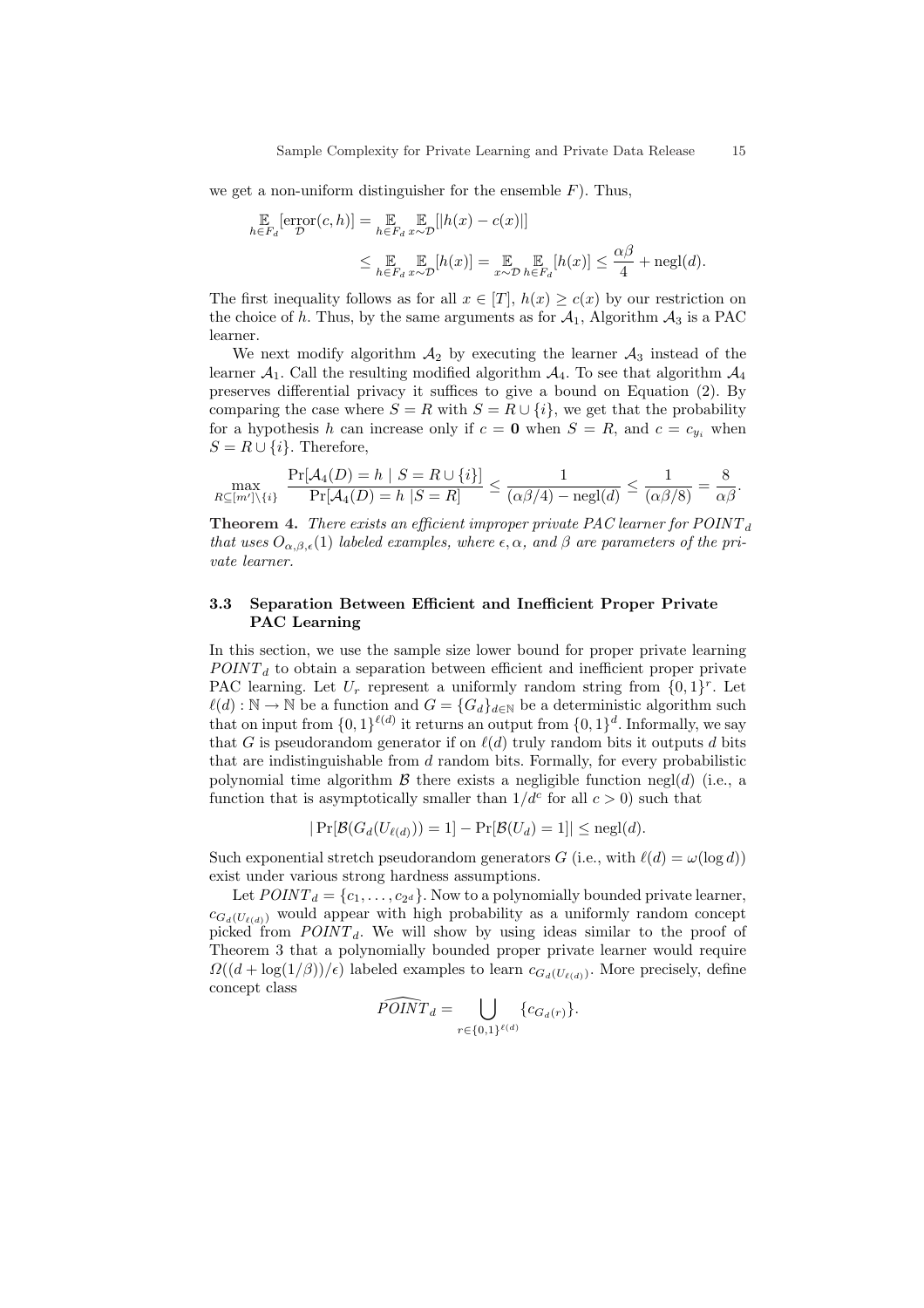Assume that there is an efficient proper private learner  $A$  for  $\bar{P}OINT_d$  with sample size  $m = o((d + \log(1/\beta))/\epsilon)$ . We use A to construct a distinguisher for the pseudorandom generator: Given  $j$  we construct the database  $D$  with m entries  $(j, 1)$ . If  $\mathcal{A}(D) = c_j$ , then the distinguisher returns 1, otherwise it returns 0. If  $j = G<sub>d</sub>(r)$  for some r, then, by the utility of the private learner, A has to return  $c_i$  on this database with probability at least  $1 - \beta$ . Thus, the distinguisher returns 1 with probability at least  $1 - \beta$  when j is chosen from  $G_d(U_{\ell(d)})$ . Assume that for (say) 1/4 of the values  $j \in [2^d]$  algorithm A, when applied to the database with m entries  $(j, 1)$ , returns  $c_j$  with probability at least 1/3. Then, we get a contradiction following the same argument as in the proof of Theorem 3 (as at least a fraction of  $1/4$  of the  $c_i$ 's must have probability at least  $(1/3)(1-\beta) \cdot \exp(-\epsilon m)$ . Thus, the distinguisher returns 1 with probability at most  $1/4 + 3/4 \cdot 1/3 = 1/2$  when j is chosen from  $U_d$ .

If the learner is not polynomially bounded, then it can use the algorithm from Theorem 2 to privately learn  $\widehat{POINT}_{d}$ . Since,  $|\widehat{POINT}_{d}| = 2^{\ell(d)}$ , the private learner from Theorem 2 uses  $O((\ell(d)+\log(1/\beta))/(\epsilon \alpha))$  labeled examples. We get the following separation between efficient and inefficient proper private learning:

**Theorem 5.** Let  $\ell(d)$  be any function that grows as  $\omega(\log d)$ , and G be a be a pseudorandom generator with stretch  $d - \ell(d)$ . For the concept class  $\widehat{POINT}_d$ , every polynomial-time proper private PAC learner with probability at least  $1$ negl(d) requires  $\Omega((d + \log(1/\beta))/\epsilon)$  labeled examples, whereas there exists an inefficient proper private PAC learner that can learn  $\widehat{POINT}_d$  using  $O((\ell(d) +$  $log(1/\beta)$ )/( $\epsilon \alpha$ )) labeled examples.

Remark 3. In the non-private setting, there exists an efficient proper learner that can learn the concept class  $\widehat{POINT}_d$  using  $O((\log(1/\alpha) + \log(1/\beta))/\alpha)$  labeled examples (as  $VCDIM(\widehat{POLNT}_d) = 1$ ). In the non-private setting we also know that even inefficient learners require  $\Omega(\log(1/\beta)/\alpha)$  labeled examples [9, 13]. Therefore, for  $\widehat{POINT}_d$  the sample complexities of efficient non-private learners and inefficient non-private learners are almost the same.

# 4 Lower Bounds for Non-Interactive Sanitization

We now prove a lower bound on the database size (or sample size) needed to privately release an output that is useful for all concepts in a concept class. We start by recalling a definition and a result of Blum et al. [3].

Let  $X = \{X_d\}_{d \in \mathbb{N}}$  be some discretized domain and consider a class of predicates  $C$  over X. A database D contains points taken from  $X_d$ . A predicate query  $Q_c$  for  $c: X_d \rightarrow \{0,1\}$  in  $\mathcal C$  is defined as

$$
Q_c(D) = \frac{|\{d_i \in D : c(d_i) = 1\}|}{|D|}.
$$

A sanitizer (or data release mechanism) is a differentially private algorithm A that on input a database D outputs another database  $\hat{D}$  with entries taken from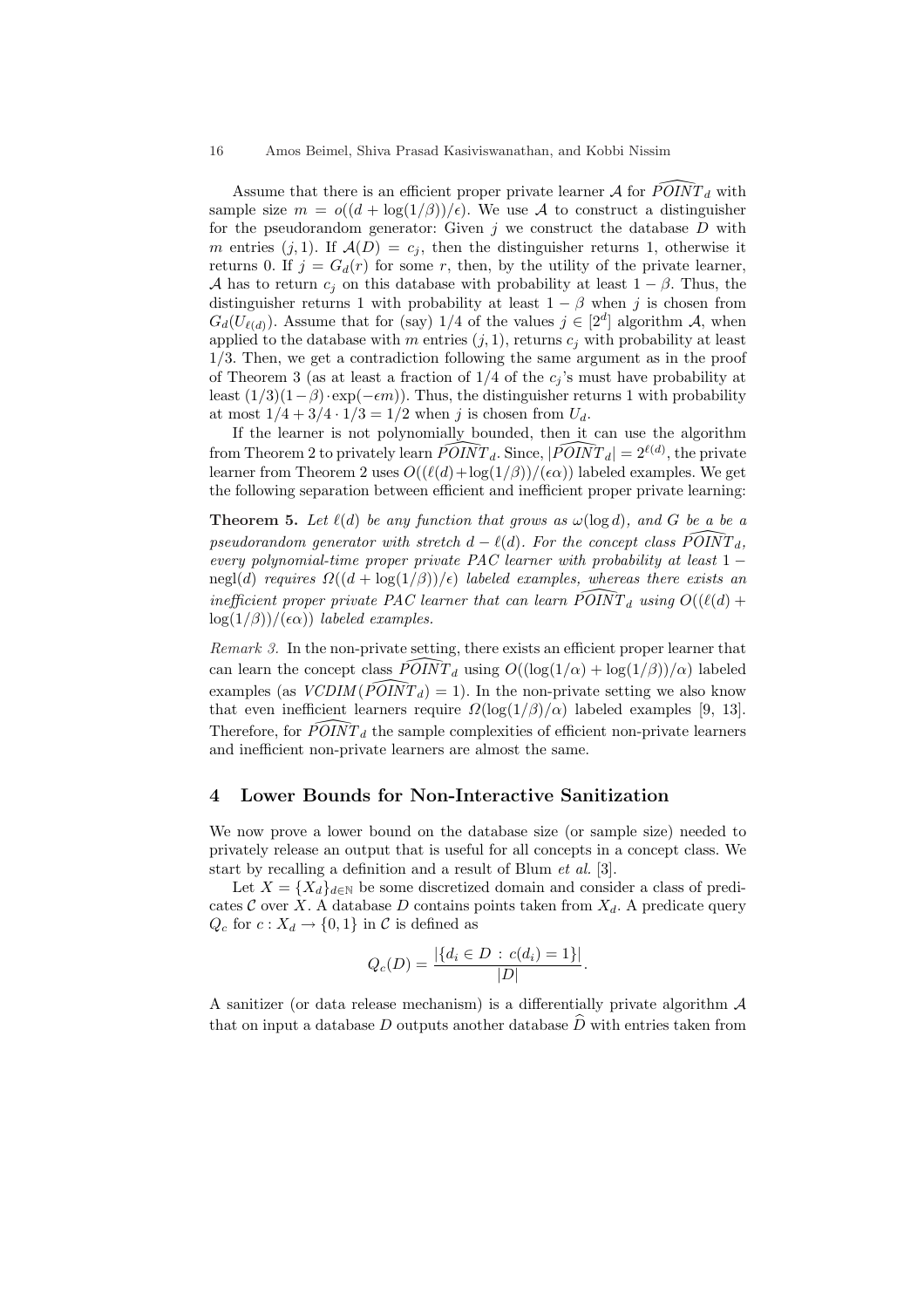$X_d$ . An algorithm  $\mathcal A$  is  $(\alpha, \beta)$ -useful for predicates in class C if with probability at least  $1 - \beta$  for every  $c \in C$ , and every database D, for  $\widehat{D} = \mathcal{A}(D)$ ,

$$
|Q_c(D) - Q_c(\widehat{D})| < \alpha.
$$

Theorem 6 (Blum et al. [3]). For any class of predicates  $C$ , and any database  $D \in X_d^m$ , such that

$$
m \ge O\left(\frac{\log |X_d| \cdot VCDIM(\mathcal{C}) \log(1/\alpha)}{\alpha^3 \epsilon} + \frac{\log(1/\beta)}{\epsilon \alpha}\right),\,
$$

there exists an  $(\alpha, \beta)$ -useful mechanism A that preserves  $\epsilon$ -differential privacy. The algorithm might not be efficient.

We show that the dependency on  $\log |X_d|$  in Theorem 6 is essential: there exists a class of predicates C with VC-dimension  $O(1)$  that requires  $|D|$  =  $\Omega_{\alpha,\beta,\epsilon}(\log |X_d|)$ . For our lower bound, the sanitized output  $\hat{D}$  could be any arbitrary data structure (not necessarily a synthetic database). For simplicity, however, here we focus on the case where the output is a synthetic database. The proof of this lower bound uses ideas from Section 3.1.

Let  $T = 2^d$  and  $X_d = [T]$  be the domain. Consider the class  $POLNT_d$  (where  $i \in [T]$ ). For every  $i \in [T]$ , construct a database  $D_i \in X_d^m$  by setting  $(1 - 3\alpha)m$ entries at 1 and the remaining  $3\alpha m$  entries at *i* (for  $i = 1$  all entries of  $D_1$  are 1). For  $i \in [T] \setminus \{1\}$  we say that a database  $\widehat{D}$  is  $\alpha$ -useful for  $D_i$  if  $2\alpha < Q_{c_i}(\widehat{D}) < 4\alpha$ and  $1-4\alpha < Q_{c_1}(\widehat{D}) < 1-2\alpha$ . We say that  $\widehat{D}$  is  $\alpha$ -useful for  $D_1$  if  $1-\alpha <$  $Q_{c_1}(\widehat{D}) \leq 1$ . It follows that for  $i \neq j$  if  $\widehat{D}$  is  $\alpha$ -useful for  $D_i$  then it is not  $\alpha$ -useful for  $D_i$ .

Let  $\widehat{\mathbb{D}}_i$  be the set of all databases that are  $\alpha$ -useful for  $D_i$ . Note that for all  $i \neq 1$ ,  $D_1$  and  $D_i$  differ on 3 $\alpha$ m entries, and by our previous observation,  $\mathbb{D}_1 \cap \mathbb{D}_i = \emptyset$ . Let A be an  $(\alpha, \beta)$ -useful private release mechanism for  $\text{POINT}_d$ . For all i, on input  $D_i$  mechanism A should pick an output from  $\mathbb{D}_i$  with probability at least  $1 - \beta$ . We get by the differential privacy of A that

$$
\Pr[\mathcal{A}(D_1) \in \widehat{\mathbb{D}}_i] \ge \exp(-3\epsilon \alpha m) \Pr[\mathcal{A}(D_i) \in \widehat{\mathbb{D}}_i] \ge \exp(-3\epsilon \alpha m) \cdot (1 - \beta).
$$

Hence,

$$
\Pr[\mathcal{A}(D_1) \notin \widehat{\mathbb{D}}_1] \ge \Pr[\mathcal{A}(D_1) \in \bigcup_{i \ne 1} \widehat{\mathbb{D}}_i]
$$
  
= 
$$
\sum_{i \ne 1} \Pr[\mathcal{A}(D_1) \in \widehat{\mathbb{D}}_i]
$$
 (sets  $\widehat{\mathbb{D}}_i$  are disjoint)  

$$
\ge (T - 1) \exp(-3\epsilon \alpha m) \cdot (1 - \beta).
$$

On the other hand, since A is  $(\alpha, \beta)$ -useful,  $Pr[\mathcal{A}(D_1) \notin \mathbb{D}_1] < \beta$ , and hence we get that  $m = \Omega((d + \log(1/\beta)) / (\epsilon \alpha)).$ 

**Theorem 7.** Every  $\epsilon$ -differentially private non-interactive mechanism that is  $(\alpha, \beta)$ -useful for POINT<sub>d</sub> requires an input database of  $\Omega((d + \log(1/\beta)) / (\epsilon \alpha))$  size.